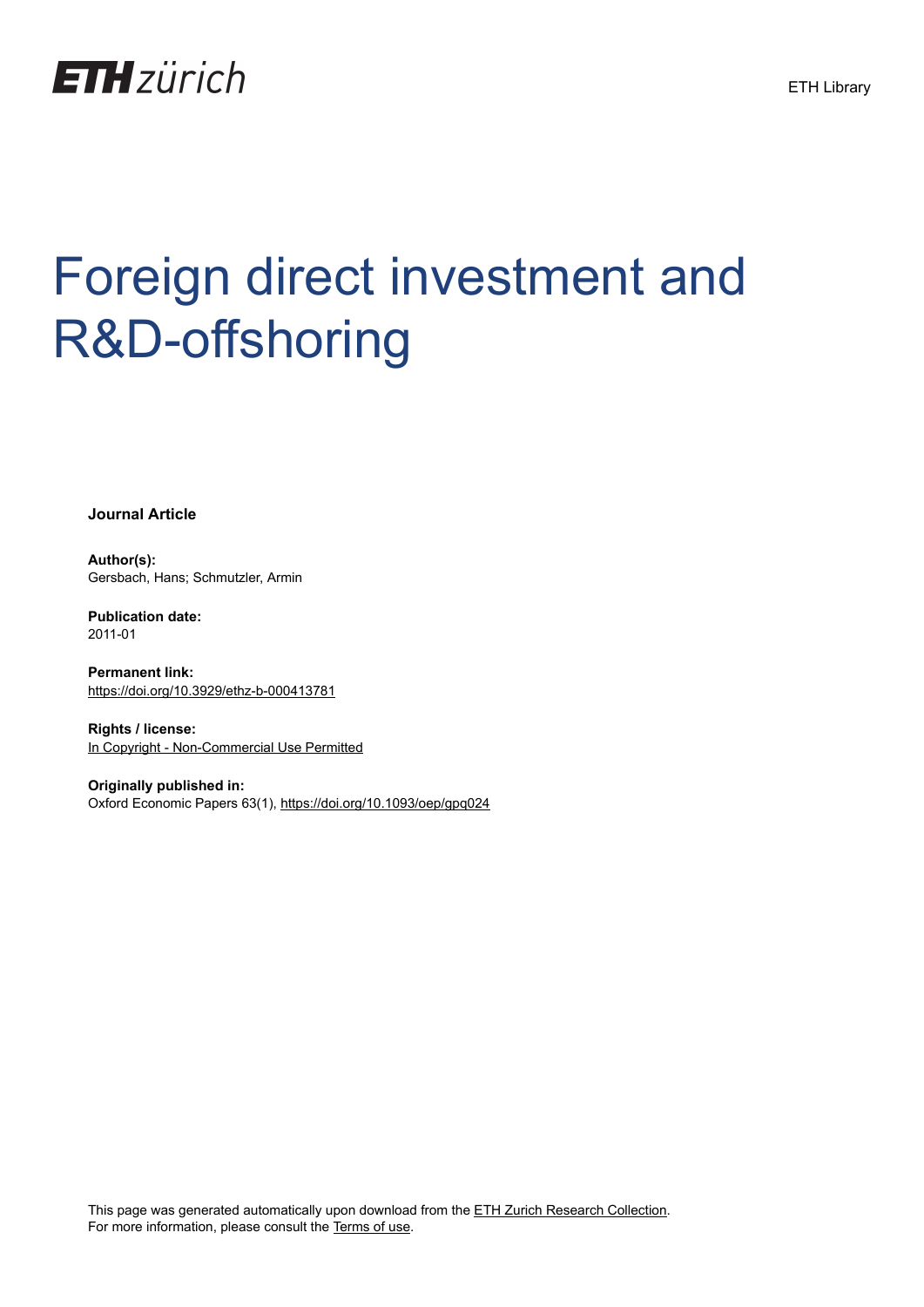## Foreign direct investment and R&D-offshoring

## By Hans Gersbach\* and Armin Schmutzler†

\*CER-ETH - Center of Economic Research at ETH Zurich, and CEPR, Zürichbergstrasse 18, 8032 Zürich, Switzerland; e-mail: hgersbach@ethz.ch <sup>†</sup>Department of Economics, University of Zurich, Blümlisalpstrasse 10, 8006 Zurich, Switzerland; e-mail: armin.schmutzler@uzh.ch

We analyse a two-country model of Foreign Direct Investment (FDI) and R&Doffshoring. In the basic model, two firms, each of which is originally situated in only one of the two countries, first decide whether to build a plant abroad. Then, they decide whether to relocate R&D activities offshore. Finally, they engage in product-market competition. In this model, FDI liberalization causes a relocation of R&D activities if intrafirm communication is sufficiently well developed, external spillovers are substantial, competition is not too strong and foreign markets are not too small. Surprisingly, such a relocation of R&D activities usually nevertheless increases domestic welfare.

JEL classifications: F23, O30.

## 1. Introduction

This paper analyses the determinants of multinational firms' choices of locations for production and R&D. We start from a set of stylized facts:

Stylized Fact 1 Most of the private-sector R&D is done by multinational firms.

Global business R&D expenditure in 2002 amounts to \$450 billion, of which at least two thirds are carried out by multinationals (UNCTAD, 2005). Importantly, R&D offshoring is gaining pace:

Stylized Fact 2 Multinationals increasingly move R&D offshore.

The global R&D expenditure of foreign affiliates amounted to \$30 billion in 1993 and \$67 billion in 2002 (UNCTAD, 2005). While the share of foreign affiliates in total business R&D is still not very high, it is increasing rapidly.<sup>1</sup> This mirrors

<sup>..........................................................................................................................................................................</sup> <sup>1</sup> For similar statements, see Caves (1996, ch.7), Florida (1997), Kuemmerle (1999), Belderbos (2001), von Zedtwitz and Gassmann (2002), Belderbos (2003).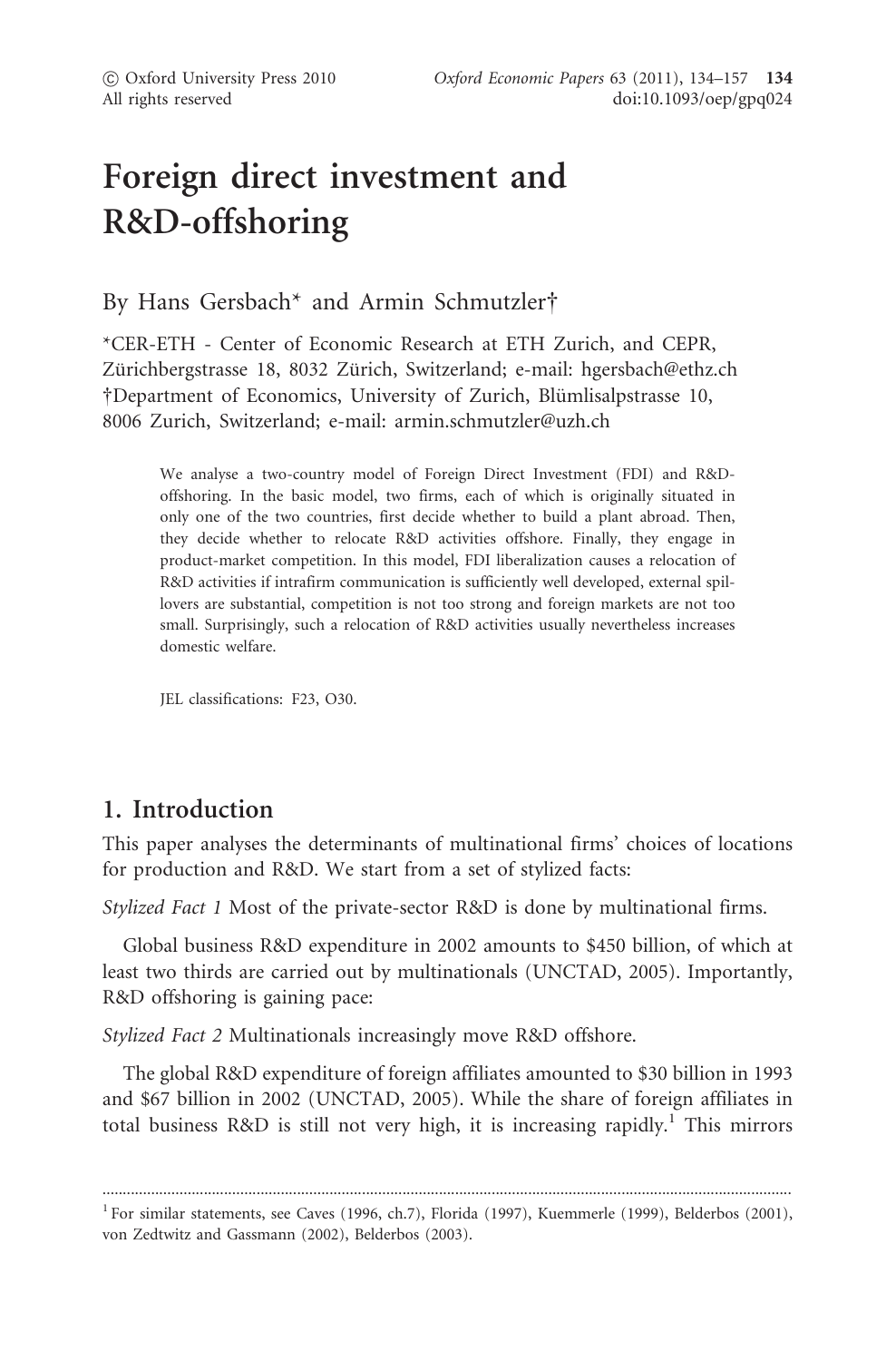a broader pattern concerning international service outsourcing. While the share of business services produced abroad is still very low, it has grown substantially recently (Amiti and Wei, 2004).

A large empirical literature investigates what kind of locations are likely to be hosts of R&D offshoring. The findings are summarized as follows.<sup>2</sup>

Stylized Fact 3 R&D by foreign affiliates is attracted particularly to

- (i) large markets and markets with high per capita income;
- (ii) locations where the firms have manufacturing and sales activities;
- (iii) countries with large technological know-how (technology sourcing).

Part (iii) reflects the fact that firms are increasingly using knowledge generated in their international subsidiaries as an input to home-country production. Thus, foreign R&D is often accompanied by technology sourcing. For instance, this influenced the location decisions of Japanese firms in the US (Kogut and Chang, 1991). More generally, the importance of technology sourcing has been documented in many empirical papers.<sup>3</sup>

In spite of their growing importance, R&D offshoring and technology sourcing have hardly been analysed theoretically. Important questions are:

- (i) What circumstances favor offshoring and technology sourcing?
- (ii) What are typical characteristics of R&D host countries?
- (iii) How are multinational firms' choices of production locations influenced by considerations concerning R&D locations?
- (iv) What are the welfare effects of R&D offshoring?

We analyse these issues in a simple model which is designed to capture the above stylized facts, in particular, 2 and 3. There are two countries and two firms, each of which is originally situated in only one of the two countries. In Stage 1, firms decide whether to build one plant in the foreign country.<sup>4</sup> In Stage 2, they decide whether to relocate cost-reducing R&D activities offshore and, in stage 3, they engage in product-market competition. Following Marshall (1920), there are external locational knowledge spillovers: if firms carry out R&D in the same location, knowledge flows from one firm to the other, for instance, because employees change firms, or because informal contacts are more likely. As a result, the cost reduction is greater than if each firm innovates in an isolated location.<sup>5</sup>

 $2$  See, for example, Zejan (1990), Belderbos (2001, 2003).

<sup>&</sup>lt;sup>3</sup> Relevant studies include: Cantwell and Hodson (1991), Håkanson and Nobel (1993), Neven and Siotis (1993), OECD (1994), Baily and Gersbach (1995), Almeida (1996), Florida (1997), Kuemmerle (1997), Branstetter (2006), Frost (2001), and Griffith et al. (2004).

<sup>&</sup>lt;sup>4</sup>We are abstracting from the possibility of multiple subsidiaries.

 $<sup>5</sup>$  As usual in the literature, we model the extent of external spillovers as an exogenous parameter. In</sup> Gersbach and Schmutzler (2003a,b), however, we show how spillovers can be endogenized in a wagebidding game.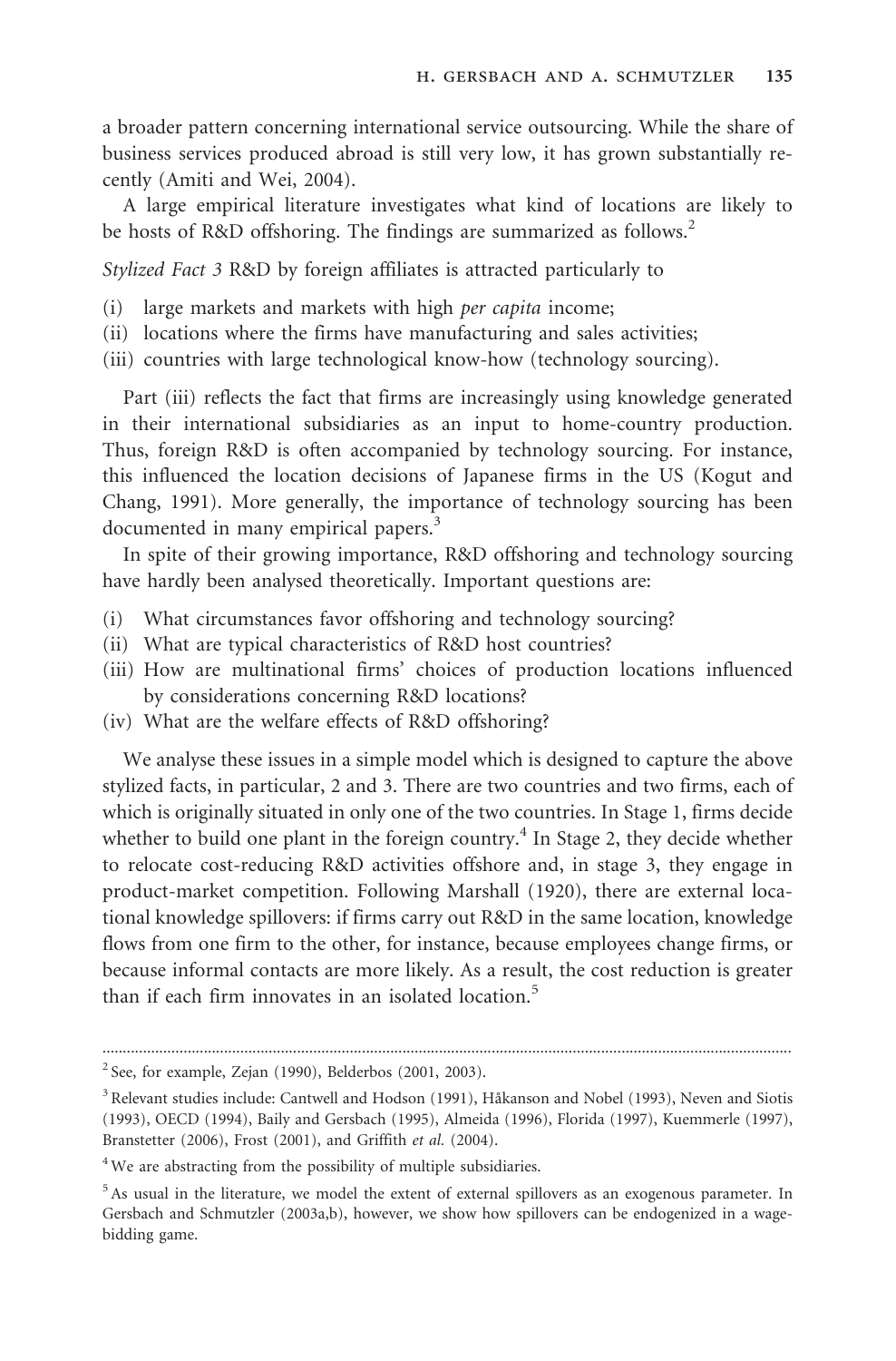In principle, cost reductions generated in the parent firm also accrue to the subsidiary, and vice versa. However, we assume that there are (usually small) imperfections in the internal knowledge flows in both directions. Thus, a cost reduction in the parent firm will possibly lead to a smaller cost reduction in the subsidiary and vice versa.

Therefore, FDI has a dual role: apart from market access, it allows for technology sourcing which requires that firms move to R&D centres where they have to build up absorptive capacity of their own to benefit from spillovers. The knowledge obtained in these R&D centres is transferred to the home countries, where it reduces costs and thus increases profits. For instance, in the financial service industry, London has emerged as the dominant research centre in Europe. Similarly, in the computer industry, many foreign firms moved parts of their R&D activities to Silicon Valley to benefit from the presence of their North-American competitors.

We obtain the following answers to the four questions posed above: first, FDI liberalization may induce R&D offshoring when intrafirm communication is sufficiently strong, product-market competition is sufficiently weak, and external spillovers are sufficiently strong. Surprisingly, however, there are potential nonmonotone effects of improving intrafirm communication and higher external spillovers on the extent of FDI. Second, compared to a setting without the possibility of R&D relocation, FDI becomes more attractive. Third, offshoring usually increases domestic welfare since it only occurs if intrafirm communication is well developed and therefore knowledge generated and obtained abroad flows back to the domestic country. Fourth, though there are also conceivable countereffects, large markets are particularly attractive as R&D hosts because the knowledge generated in the subsidiaries can then also be used to improve competitiveness in those markets.

The R&D decisions of multinationals have been examined by other authors; to our knowledge, however, none of them treats FDI and R&D locations as jointly endogenous, except for our earlier paper (Gersbach and Schmutzler, 1999). The spillover technology we use in the present paper, with both intrafirm and interfirm spillovers, goes back to this earlier contribution. However, the original paper addressed very different questions.<sup>6</sup> Building from the model of spillovers introduced in Gersbach and Schmutzler (1999), Belderbos et al. (2008) provide a theory of R&D locations, but treat FDI as exogenous.<sup>7</sup> Papers such as Lin and Saggi (1998), Siotis (1999), Petit and Sanna-Randaccio (2000), Norbäck (2001), Glass and Saggi (2002), Bjorvatn and Eckel (2006), Sanna-Randaccio and Veugelers (2007), and Dawid et al. (2008) discuss FDI decisions in their relation to innovation and spillovers, without considering offshoring.

<sup>..........................................................................................................................................................................</sup> <sup>6</sup> In a setting with Bertrand competition, we asked under which circumstances multi-plant firms produce in some joint location so as to benefit from technology sourcing.

<sup>7</sup> These authors concentrate exclusively on choices of R&D locations, assuming that both firms operate in both markets. Also, welfare issues are not treated. Whereas we take one polar case (namely that a firm's R&D can only occur in one location), Belderbos *et al.* (2008) emphasize the other polar case that R&D is perfectly divisible across locations. Moreover, they allow for asymmetries between firms.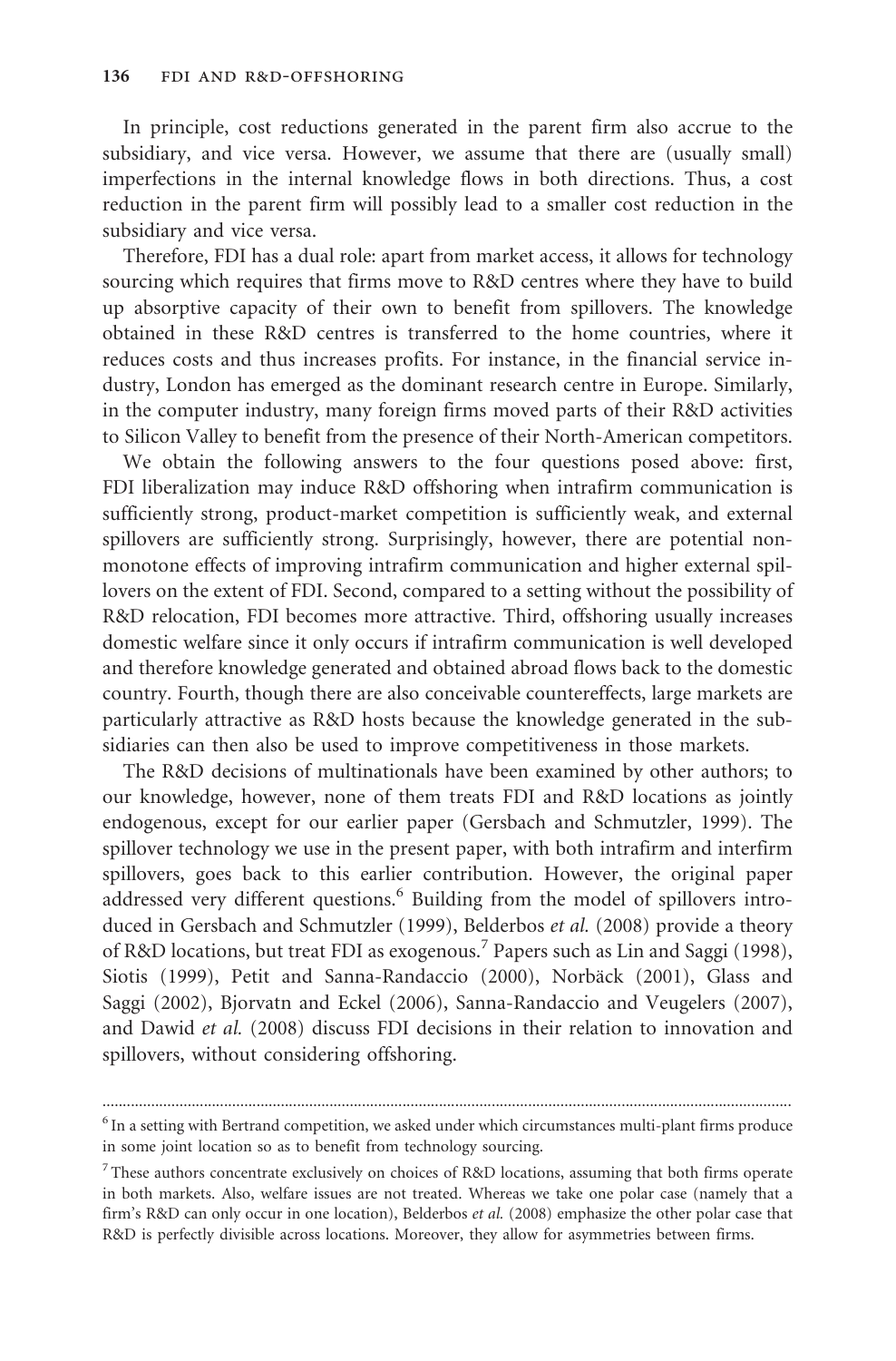Section 2 introduces the model. In Section 3, we analyse the equilibria of the R&D location game. Section 4 calculates the subgame perfect (FDI) equilibria. Section 5 provides more specific results for a Cournot example. Section 6 discusses welfare effects. Section 7 extends the game to asymmetric countries. Section 8 contains a more general robustness discussion with various extensions of our model. Section 9 concludes and sketches some generalizations of the model.

## 2. The model

2.1 Stages of the game

Consider the following three-stage game. There are two firms,  $k = 1,2$ , and two countries,  $s = 1,2$ . Initially firm 1 has a plant in country 1, and firm 2 has a plant in country 2. The firms' actions can be summarized as follows:

Stage 1: firms decide whether to carry out FDI or not (FDI stage). Stage 2: firms choose R&D locations (offshoring stage). Stage 3: product-market competition takes place.

In Stage 1, each firm decides whether to become multinational, that is, whether to build an additional plant in the country where it has no production facilities, at a fixed cost of  $F > 0$ . In Stage 2, firms decide whether to continue to carry out their R&D activities (or 'innovate') at home  $(H)$  or whether to relocate them abroad  $(A)$ . Relocation involves fixed costs  $R > 0$ . In the basic version of our model, we make two simplifying assumptions. First, we assume that relocation (or 'offshoring') is only possible if the firm has carried out FDI.<sup>8</sup> Second, in case of relocation, the R&D location at home is closed.<sup>9</sup> Each firm therefore has exactly one location where it performs R&D, and relocation is treated as a zero-one decision. The assumptions will be relaxed in Sections 8.1 and 8.4, respectively.<sup>10</sup>

#### 2.2 Cost structure

Two important considerations are assumed to influence the cost structure:

(i) External spillovers: when both firms carry out R&D in the same country, they benefit from external knowledge spillovers which allow them to produce at lower marginal costs than if they carry out R&D alone.

<sup>..........................................................................................................................................................................</sup> <sup>8</sup> This is consistent with item (ii) in Stylized Fact 3 that firms tend to locate R&D near production.

<sup>9</sup> Of course, this decision could be endogenized. Intuitively, firms will not have two R&D locations if either the fixed costs of maintaining both locations are high or if intrafirm communication is sufficiently well developed. We assume that duplication of R&D is not profitable, which puts a lower bound on the cost of duplication of R&D and the strength of intrafirm knowledge transfer.

<sup>&</sup>lt;sup>10</sup> The first of these two items is consistent with item (ii) in Stylized Fact 3 that firms tend to locate R&D near production. However, in principle, R&D without manufacturing is also conceivable.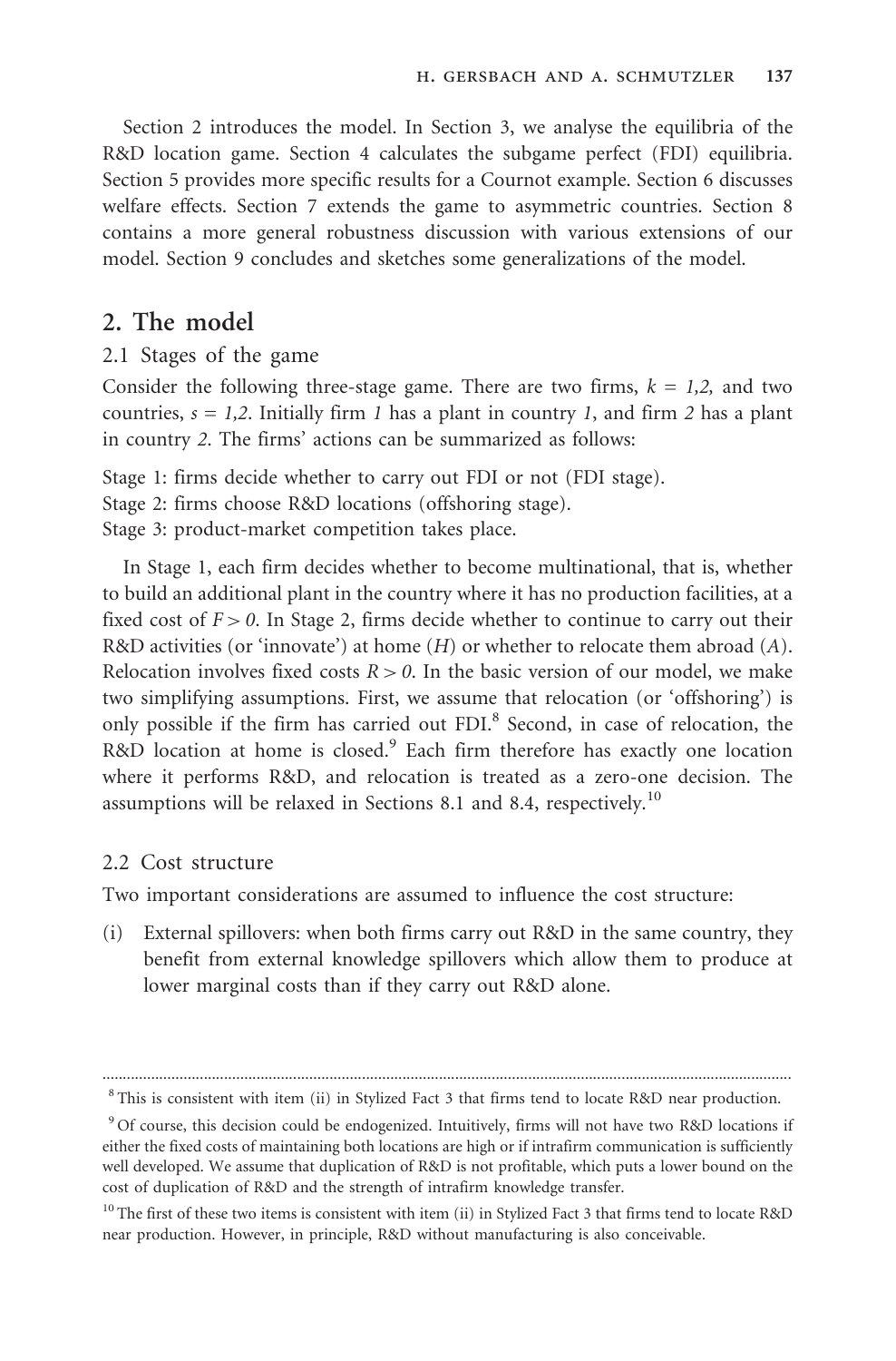The assumption that external spillovers only arise in locations where both firms have R&D activities is plausible if absorbing knowledge that is relevant for R&D requires the local presence of qualified personnel.

(ii) Intrafirm knowledge transfer: knowledge generated in the parent firm is useful in subsidiaries (and vice versa), but the resulting cost reduction from R&D is usually not as large as in the location where the knowledge is generated.

As intrafirm knowledge transfer helps to avoid duplication in research efforts, it has long been recognized as a reason for the emergence of multinational firms (Dunning, 1981; Caves, 1996).<sup>11</sup> There are many reasons why intrafirm communication might not be perfect, however. Obviously, there could be costs of communication between different plants and costs of intrafirm labour mobility. There might also be incentive problems: if managers of different plants are rewarded according to relative performance schemes, they may not be willing to release all relevant information.

The existence of external spillovers and (imperfect) intrafirm knowledge transfer translates naturally into the following assumptions about marginal costs, which are assumed to be constant. As a reference cost level  $h$ , it is convenient to use production costs in the absence of R&D. The maximal cost reduction  $\Delta$  relative to h is obtained in locations where both firms are present with their R&D activities, so that (i) there are external spillovers and (ii) knowledge can be used locally, that is, without transferring it between parents and subsidiary or vice versa. The cost structures in all possible cases are thus given as follows:

- (i) Suppose there is a location i where both firms are present with their  $R&D$ activities (and with FDI as a precondition for R&D). Then
	- (a) marginal costs in *i* are  $h-\Delta$  for both firms, because the firms both benefit from knowledge spillovers and there are no losses from internal transfer of knowledge.
	- (b) marginal costs in location  $j \neq i$  are  $h-\gamma\Delta$  for some  $\gamma \in (0,1)$ : a fraction  $(1-\gamma)$  of the cost reduction in location *i* is lost due to internal knowledge transfer to j.
- (ii) Suppose there is no location  $i$  where both firms are present with their R&D activities, and thus no external spillovers occur. Then
	- (a) marginal costs in a firm's R&D location are given as  $h-\beta\Delta$  for some  $\beta \in (0,1)$ . The firm does not benefit from external spillovers; it has to rely exclusively on knowledge it has generated locally.
	- (b) marginal costs in a location without own R&D are  $h-\beta\gamma\Delta > 0$ : the firm does not benefit from external knowledge spillovers and has to rely on knowledge it has generated elsewhere.

<sup>&</sup>lt;sup>11</sup> See Baily and Gersbach (1995) for some evidence.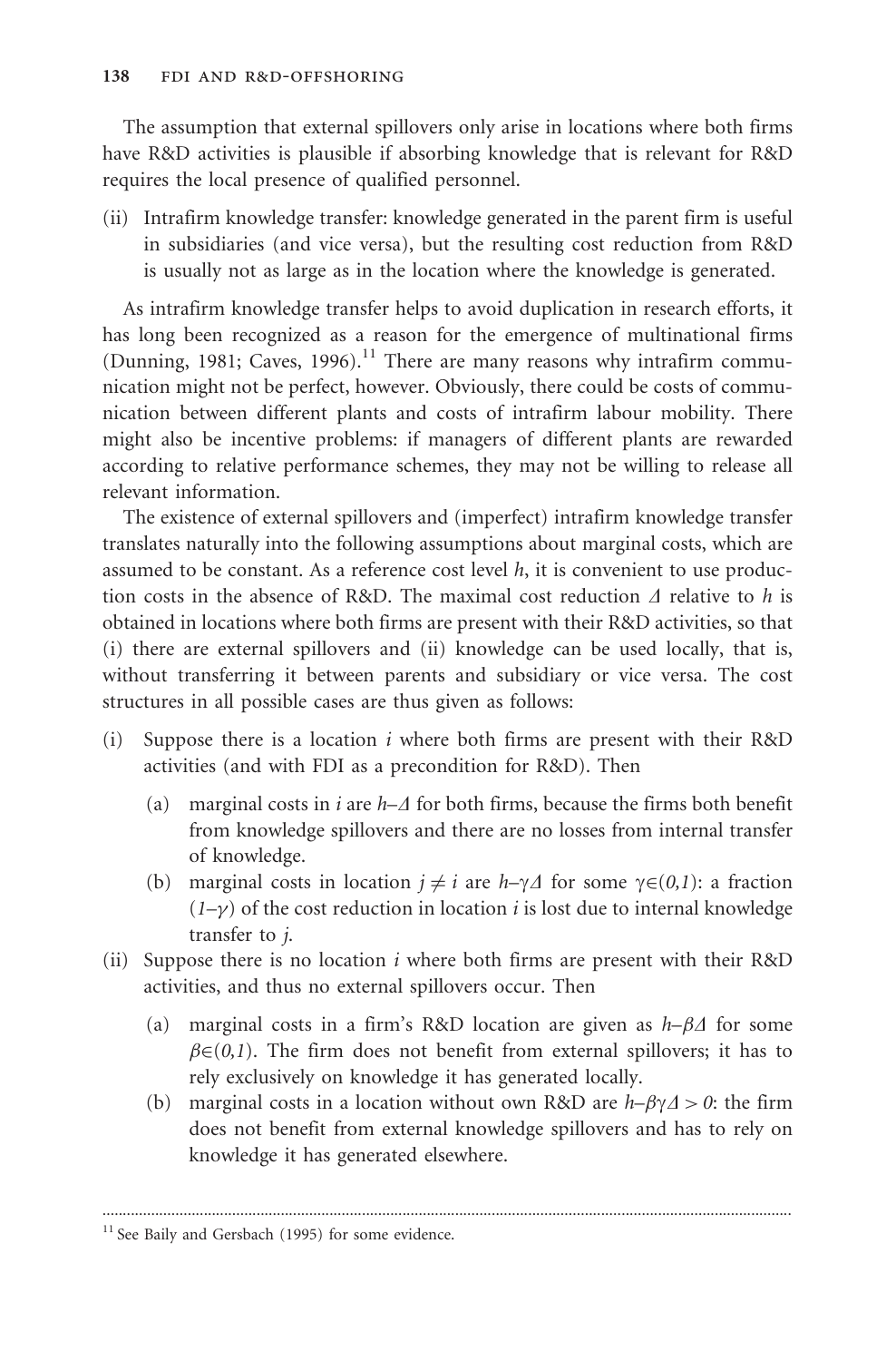Costs are thus lowest in case (i)(a) and highest in (ii)(b).<sup>12</sup> The ranking between the costs in cases (i)(b) and (ii)(a) (that is, the relative size of  $\beta$  and  $\gamma$ ) depends on whether internal knowledge transfer is more effective than external spillovers. For low values of  $\beta$ , external spillovers are essential for cost reduction, because the difference between costs without and with spillovers is  $h-\beta\Delta-(h-\Delta)=(1-\beta)\Delta$ .

In Stage 3, both firms take production decisions, with marginal costs determined as above. Markets are segregated, that is, we consider only non-tradeable goods or services; but we will extend the discussion to tradeable goods in Section 8.2.<sup>13</sup> Depending on the locations of production and R&D, possible product market profits in one location are denoted by

$$
\Pi^M(\beta), \Pi^M(\gamma), \Pi^D(1, 1), \Pi^D(\gamma, \gamma), \Pi^D(\beta, \beta\gamma), \Pi^D(\beta\gamma, \beta),
$$

using the following conventions:  $\Pi^M$  stands for a monopoly profit;  $\Pi^D$  for a duopoly profit. The entries in brackets stand for cost reductions relative to  $h$ :  $\beta$  corresponds to  $h-\beta\Delta$ ,  $\gamma$  corresponds to  $h-\gamma\Delta$ , etc. When there are two entries, the first one corresponds to the firm whose profits we are considering, the second one to the competitor. For example,  $\Pi^{D}(1,1)$  corresponds to the profits of firms in a research centre,  $\Pi^D(\beta, \beta\gamma)$  to the duopoly profit of a firm in its home country when there is no offshoring. Finally, we simplify  $\Pi^D(1,1) \equiv \Pi^D(1), \Pi^D(\gamma, \gamma) \equiv \Pi^D(\gamma)$ .

Assuming that the unique equilibrium is played in the product market stage, the game can be reduced to the first two stages, that is, to the choice of production and innovation locations. The following assumption gives very weak conditions on the nature of oligopolistic interaction.

Assumption 1 (a) Duopoly profits are decreasing in own costs and increasing in competitor costs, and (b)  $\Pi^D(\gamma)$  is increasing in  $\gamma$ , and  $\Pi^D(\gamma) < \Pi^D(1)$ .

Part (a) is satisfied in standard oligopoly models; part (b) is satisfied whenever the positive effect of lower own costs on profits dominates over the negative effect of lower competitor costs. This requires very reasonable assumptions on demand elasticities (Shapiro, 1989).

## 3. The offshoring subgames

There are offshoring subgames with one and two direct investors.

 $12$  Nevertheless, in case (ii)(b) costs are still lower than in the hypothetical case without R&D.

<sup>&</sup>lt;sup>13</sup> The service sector and the non-tradeable manufacturing sector comprise about two thirds of the economy in industrialized countries, and both FDI and R&D are becoming increasingly important in these industries (Neven and Siotis, 1993; Hackmann, 1997). For example, for banking and finance, business consulting, general merchandising and telecommunications, FDI is the main form of globalization.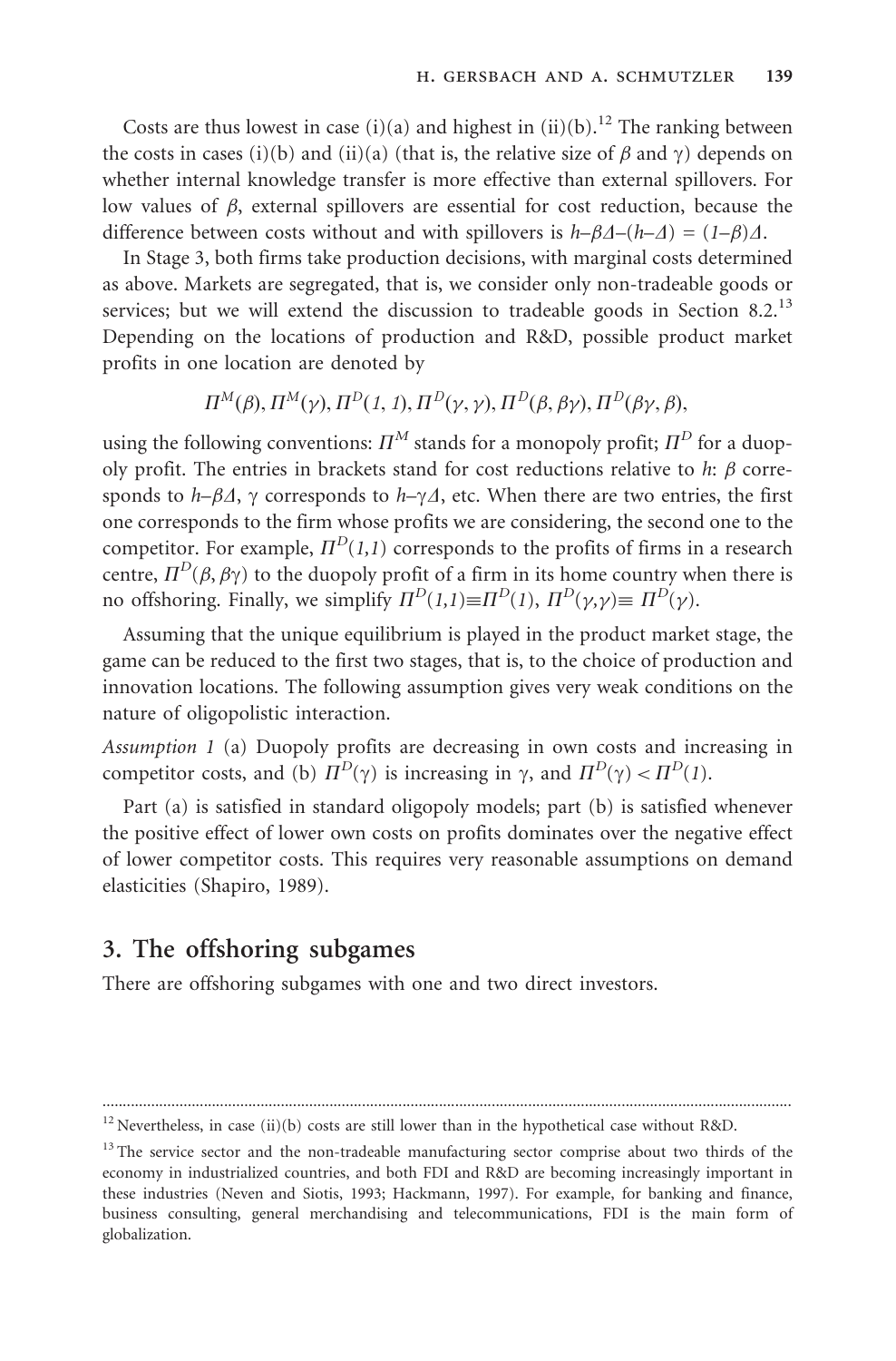#### 3.1 Subgames with one investor (asymmetric FDI)

Only the direct investor takes an offshoring decision. With offshoring, this firm obtains payoffs  $\Pi^{M}(\gamma) + \Pi^{D}(1) - F - R$ ; without, its payoffs are  $\Pi^M(\beta) + \Pi^D(\beta\gamma, \beta) - F$ . Therefore, we obtain:

Remark 1 Suppose there is only one direct investor. Then there is an equilibrium where this firm chooses offshoring if and only if

$$
\Pi^M(\gamma) + \Pi^D(1) \ge \Pi^M(\beta) + \Pi^D(\beta\gamma, \beta) + R. \tag{1}
$$

Clearly, low relocation costs  $(R)$  favor offshoring. Surprisingly, however, at this level of generality, the effects of the remaining parameters are still ambiguous. For instance, both sides of (1) are increasing in  $\gamma$ , so that it is not obvious whether improved communication leads to more offshoring. Intuitively, as communication improves, knowledge generated offshore leads to high monopoly profits at home, but also to high duopoly profits abroad. However, the first effect would appear to dominate; at least the Cournot example in Section 5 confirms that offshoring becomes more likely as communication improves. Similarly, with better external spillovers (lower  $\beta$ ), not engaging in offshoring means foregoing greater cost reductions, as  $\Pi^{M}(\beta)$  is increasing in  $\beta$  and  $\Pi^{D}(\beta\gamma, \beta)$  in the first argument. However, lower  $\beta$  also means that the competitor's costs without offshoring are higher; so that  $\Pi^D(\beta \gamma, \beta)$  is not necessary increasing in  $\beta$ . Again, in our Cournot example, the offshoring equilibrium is more likely for lower  $\beta$ .

#### 3.2 Subgames with two investors (symmetric FDI)

The payoffs for this subgame are given in Table 1. Clearly, there is a 'chicken' structure in the relocation game, with each firm preferring the other one to move: While product market profits are the same for both firms, the firm that carries out R&D offshore has to bear the relocation costs (see Table 1). The subgame equilibria can therefore be characterized as follows.

Remark 2 Suppose both firms have carried out FDI. If

$$
\Pi^{D}(\gamma) + \Pi^{D}(1) \ge \Pi^{D}(\beta, \beta\gamma) + \Pi^{D}(\beta\gamma, \beta) + R,\tag{2}
$$

there are two pure-strategy equilibria,  $(A, H)$  and  $(H, A)$ . Thus, the equilibria involve offshoring. If the sign in (2) is reversed, then there is an offshoring equilibrium  $(H, H)$ .

Several comments are in order. First, for low relocation costs, the equilibrium  $(H, H)$  coexists with another, rather implausible, equilibrium where both firms relocate abroad  $(A, A)$ . Second, with symmetric FDI, offshoring equilibria require that competition is not too intense; otherwise firms differentiate each other in terms of R&D locations to soften competition.<sup>14</sup> Third, by  $(2)$ , offshoring requires

<sup>..........................................................................................................................................................................</sup> <sup>14</sup> As competition becomes very intense, the left-hand side of (2) approaches zero, so that the condition cannot hold.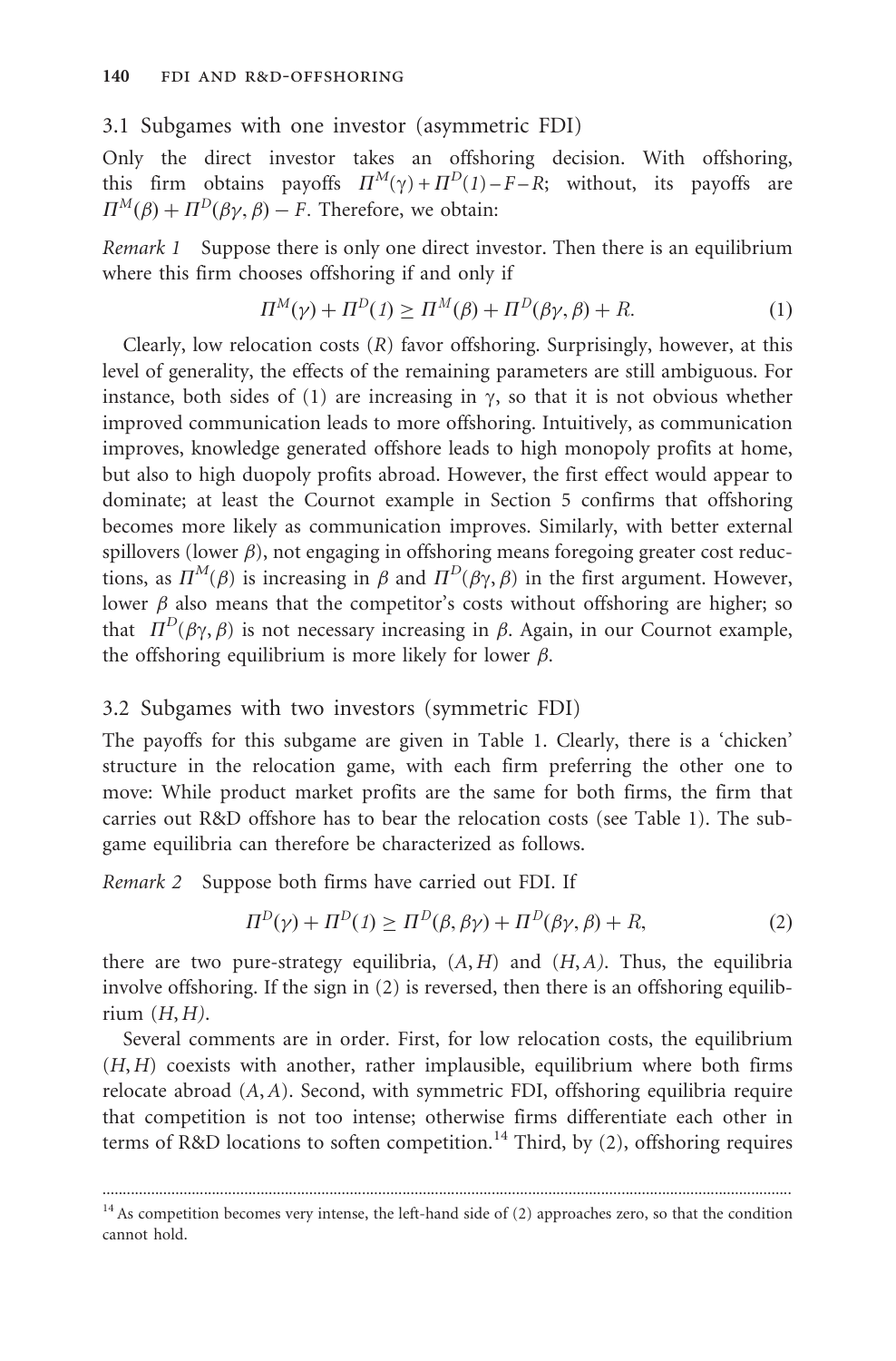|   | н                                                                                                                          | A                                                                                                                                    |
|---|----------------------------------------------------------------------------------------------------------------------------|--------------------------------------------------------------------------------------------------------------------------------------|
| H | $\Pi^D(\beta,\beta\gamma) + \Pi^D(\beta\gamma,\beta) - F$<br>$\Pi^{D}(\beta,\beta\gamma) + \Pi^{D}(\beta\gamma,\beta) - F$ | $\Pi^D(1) + \Pi^D(\gamma) - F$<br>$\Pi^D(1) + \Pi^D(\gamma) - F - R$                                                                 |
| A | $\Pi^D(\gamma) + \Pi^D(1) - F - R$<br>$\Pi^D(\gamma) + \Pi^D(1) - F$                                                       | $\Pi^D(\beta,\beta\gamma) + \Pi^D(\beta\gamma,\beta) - F - R$<br>$\Pi^{D}(\beta, \beta\gamma) + \Pi^{D}(\beta\gamma, \beta) - F - R$ |

Table 1 Subgame with symmetric FDI

external spillovers to be large relative to relocation costs, so that one firm is willing to bear the cost of offshoring to benefit from spillovers.<sup>15</sup> Fourth, the effects of improving communication are again ambiguous: by Assumption 1, as  $\gamma$  increases, so does  $\Pi^D(\gamma)$ . Intuitively, improving communication increases home profits for a firm that offshores. However,  $\Pi^D(\beta \gamma, \beta) + \Pi^D(\beta, \beta \gamma)$ , the total profits of a firm that does not offshore, could increase too. Even though a firm that does not offshore faces tougher competition at home from the competitor that uses knowledge generated abroad  $(\Pi^D(\beta, \beta\gamma))$  decreases as  $\gamma$  increases), it can also compete more effectively abroad, using knowledge generated at home ( $\Pi^D(\beta\gamma, \beta)$  increases). Again, our numerical example will suggest that nevertheless improvements in communication tend to induce offshoring.

## 4. Subgame-perfect equilibria

To understand under which conditions offshoring takes place along with FDI, we now analyse the subgame-perfect equilibria. The preceding analysis suggests that we should distinguish between different parameter regions, according to the outcome of the R&D game.

- (i) LRC ('low relocation costs'): if (1) and (2) both hold, offshoring obtains no matter whether one or two firms have carried out FDI.
- (ii) HRC ('high relocation costs'): if (1) and (2) are both violated, there is no offshoring in either type of subgame.
- (iii) MRC ('medium relocation costs'): if (1) holds, but (2) does not, offshoring only takes place if one firm has carried out FDI.<sup>16</sup>

In regime LRC, relocation costs are so low that there is offshoring in any subgame with FDI. This immediately rules out all equilibria except for the following three.

<sup>..........................................................................................................................................................................</sup>

<sup>&</sup>lt;sup>15</sup> Clearly, if  $\beta = 0$ , that is, R&D complementarities are essential for cost reduction, (2) will always hold for  $R = 0$ ; for  $\beta \neq 0$ , this is not true in general.

<sup>&</sup>lt;sup>16</sup> In the numerical example below, it will turn out that (1) typically holds whenever (2) does. We shall thus refer to the case as MRC ('medium relocation costs') and ignore the case that (2) holds, but (1) does not. This case is similar to analyse as the MRC case.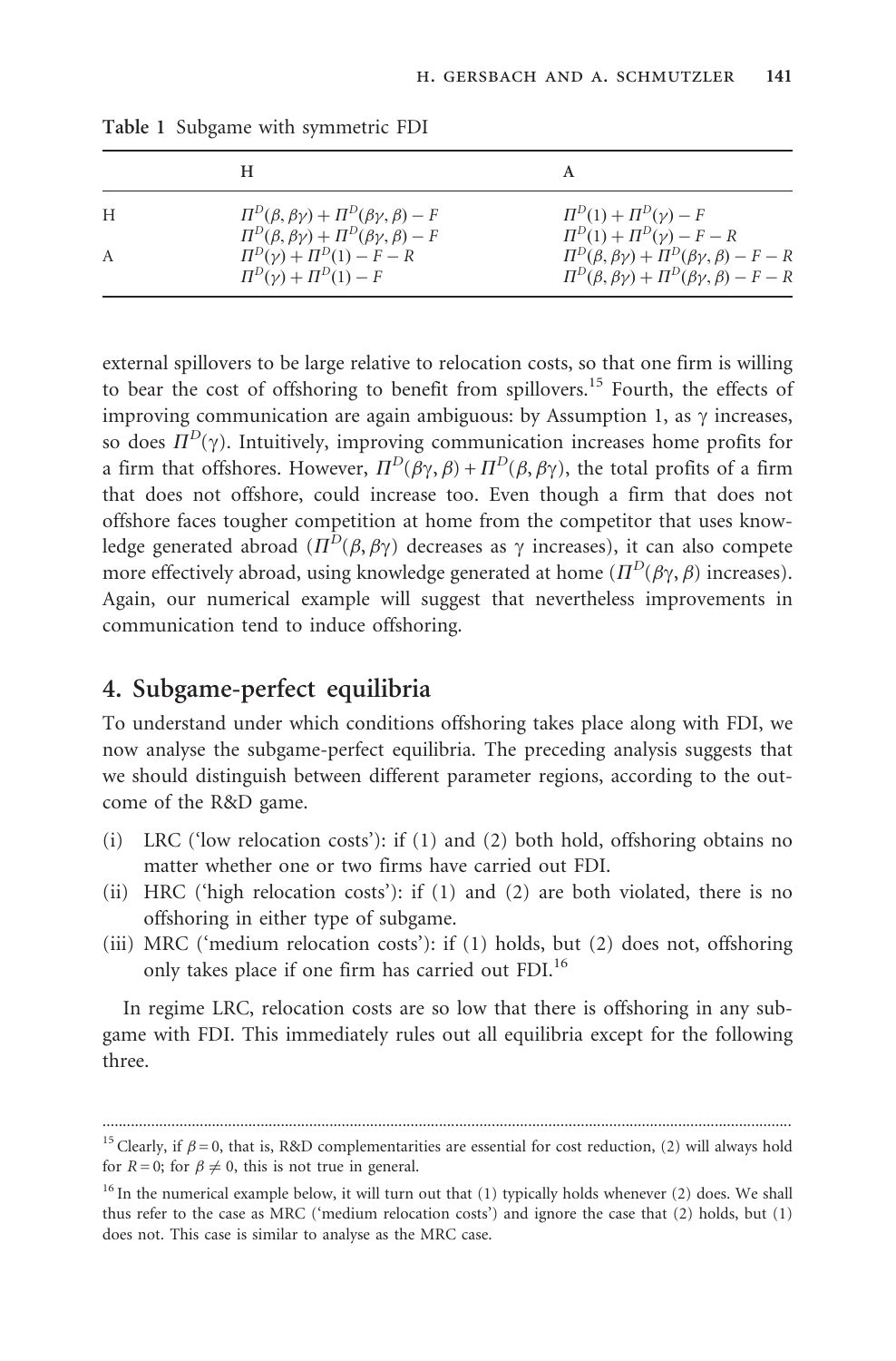Proposition 1 In regime LRC:

(i) The no-FDI equilibrium exists if and only if:

$$
\Pi^M(\beta) \ge \Pi^M(\gamma) + \Pi^D(1) - F - R. \tag{3}
$$

(ii) The symmetric FDI equilibrium (with offshoring) exists if and only if:

$$
\Pi^D(\gamma) - F - R \ge 0. \tag{4}
$$

(iii) The asymmetric FDI equilibrium (with offshoring) exists if and only if conditions (3) and (4) hold with  $>$  replaced with  $\lt$ .

Condition (3) guarantees that the no-FDI equilibrium profit is higher than the profit in the deviation subgame, which involves offshoring in LRC. For the symmetric FDI equilibrium, (4) makes sure both firms want to invest, bearing in mind that, in LRC, the competitor would relocate in the equilibrium of the deviation game.

In the MRC regime with intermediate relocation costs, the equilibria are different, as a symmetric equilibrium with both firms investing cannot involve offshoring. As in LRC, however, equilibria with symmetric FDI, with asymmetric FDI and without FDI all arise. The Appendix gives the conditions under which each equilibrium arises.

In the HRC regime, R&D offshoring does not take place in any subgame. Thus, the only issue for firms is whether FDI is worthwhile, that is, whether  $\Pi^D(\beta\gamma,\beta) \geq F$ . If so, the equilibrium involves symmetric FDI; if not, there is no FDI.<sup>17</sup> In the Appendix, the result is stated more carefully.

## 5. The Cournot example

We consider a Cournot example, with linear demand function  $D(p) = a-p$ . We can use standard formulas to calculate equilibrium profits. Throughout this section, we choose  $\alpha \equiv a-h = 1, \ \Delta = 1$ .

#### 5.1 The offshoring game

For these choices of  $\alpha$  and  $\Delta$ , the regime in the offshoring game depends on the parameters  $\beta$ ,  $\gamma$  and R. For sufficiently high relocation costs, there is no offshoring in equilibrium for arbitrary choices of  $\beta$  and  $\gamma$ , so that regime HRC arises.<sup>18</sup> This can be regarded as the benchmark case without the possibility of R&D relocation.

<sup>..........................................................................................................................................................................</sup>

 $17$  In the degenerate case where the equilibrium condition holds with equality there is also an asymmetric equilibrium where only one firm carries out FDI.

<sup>&</sup>lt;sup>18</sup> For our parameterization,  $R = 2$  is sufficiently high for this to happen.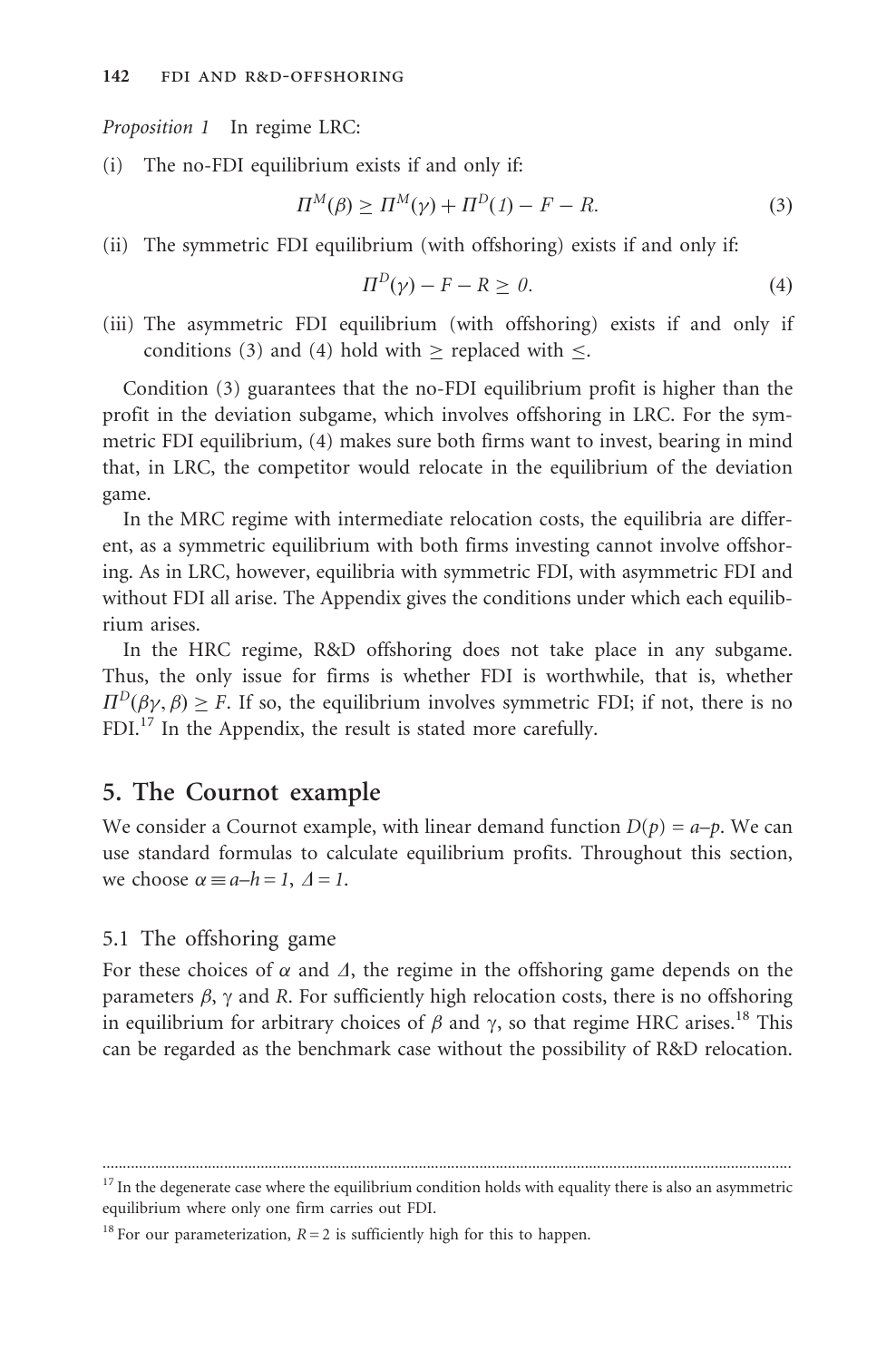

Fig. 1 The offshoring game.

To allow for relocation, we consider  $R = 0.5$ . Figure 1 gives the values of  $\beta$  and  $\gamma$  for which each regime arises.<sup>19</sup>

#### 5.2 FDI equilibria

We now describe the subgame-perfect equilibria. We shall compare the benchmark case without relocation (R very large) with the case that  $R = 0.5$ . In both cases, we shall consider  $F = 1$ ,  $F = 0.5$ ,  $F = 0.2$ , and  $F = 0.1$ .

5.2.1 No offshoring Suppose relocation is too costly for arbitrary values of  $\beta$  and  $\gamma$ . For F = 1 and F = 0.5, no-FDI is the only equilibrium, independent of  $\beta$  and  $\gamma$ . For  $F = 0.1$ , symmetric FDI is the only equilibrium. In the intermediate case  $F = 0.2$ , the equilibrium depends on parameters (see Fig. 2), with (symmetric) FDI arising only for good intrafirm communication ( $\gamma$  high) and effective home R&D  $(\beta$  high). Intuitively, when there is no offshoring, a firm carries out FDI only to gain market access, resulting in profits  $\Pi^D(\beta \gamma, \beta)$ . It relies exclusively on its own R&D, and it must transfer its knowledge abroad to benefit from FDI. When external spillovers are essential and/or intrafirm communication is bad, FDI is not worthwhile.

5.2.2 Offshoring Suppose relocation is possible  $(R = 0.5)$ . As before, for  $F = 1$ , no-FDI is the only equilibrium. For  $F = 0.5$ , however, Fig. 3 shows that there is asymmetric FDI when intrafirm communication is very good and external spillovers are essential.<sup>20</sup> One firm engages in FDI and offshoring, so as to benefit from external spillovers. It uses the knowledge obtained to increase its monopoly profit

<sup>..........................................................................................................................................................................</sup>

<sup>&</sup>lt;sup>19</sup> For lower relocation costs, both regime boundaries would shift further to the right. However, even as relocation costs approach zero, relocation does not necessarily arise for all parameters.

<sup>&</sup>lt;sup>20</sup> Here and in the following figures, dashed lines describe regime boundaries in the offshoring game.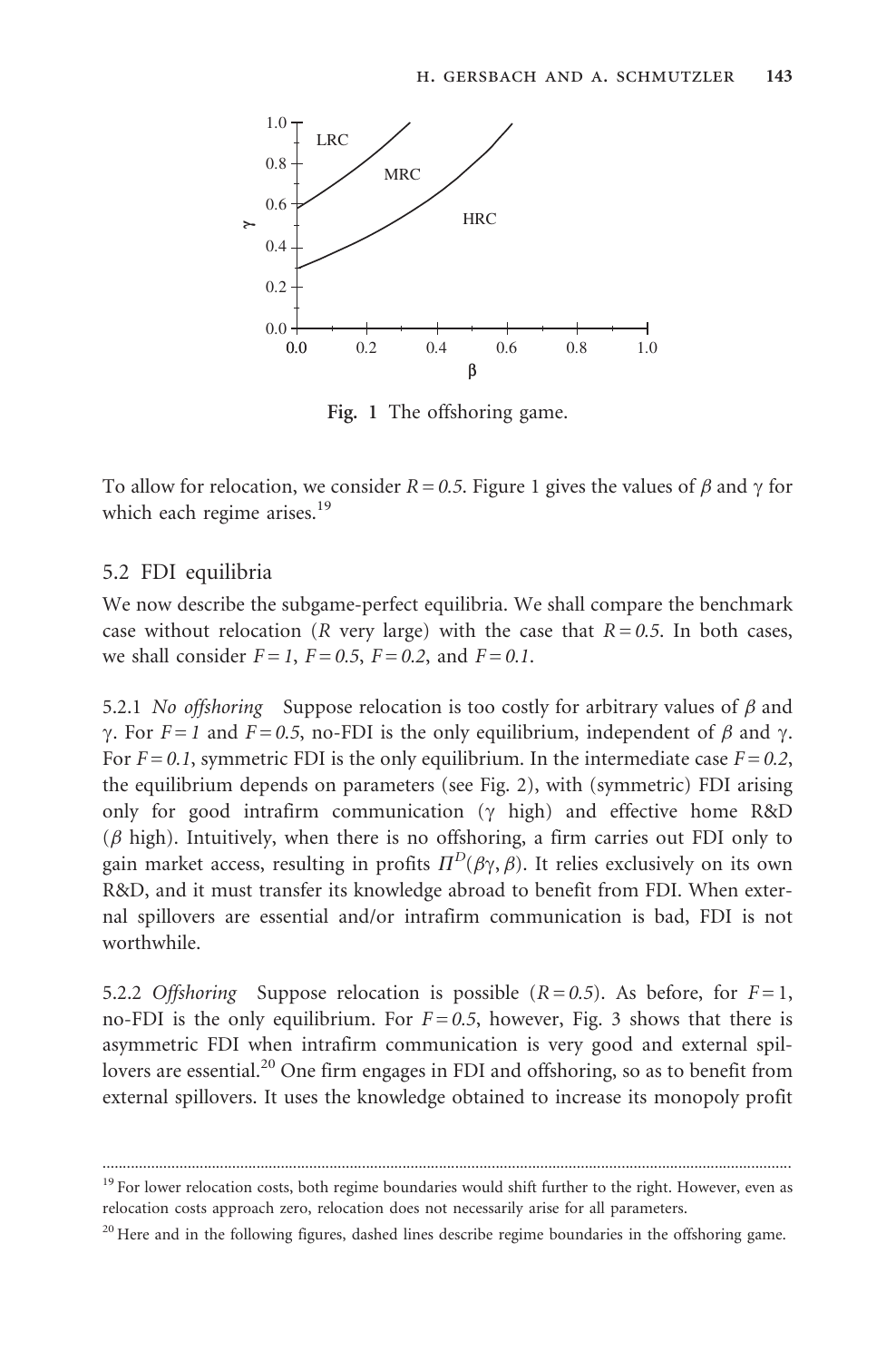

Fig. 2 FDI without offshoring possibilities  $(F=0.2)$ .



Fig. 3 The FDI game with low relocation costs  $(F=0.5)$ .



Fig. 4 The FDI game with low relocation costs  $(F=0.2)$ .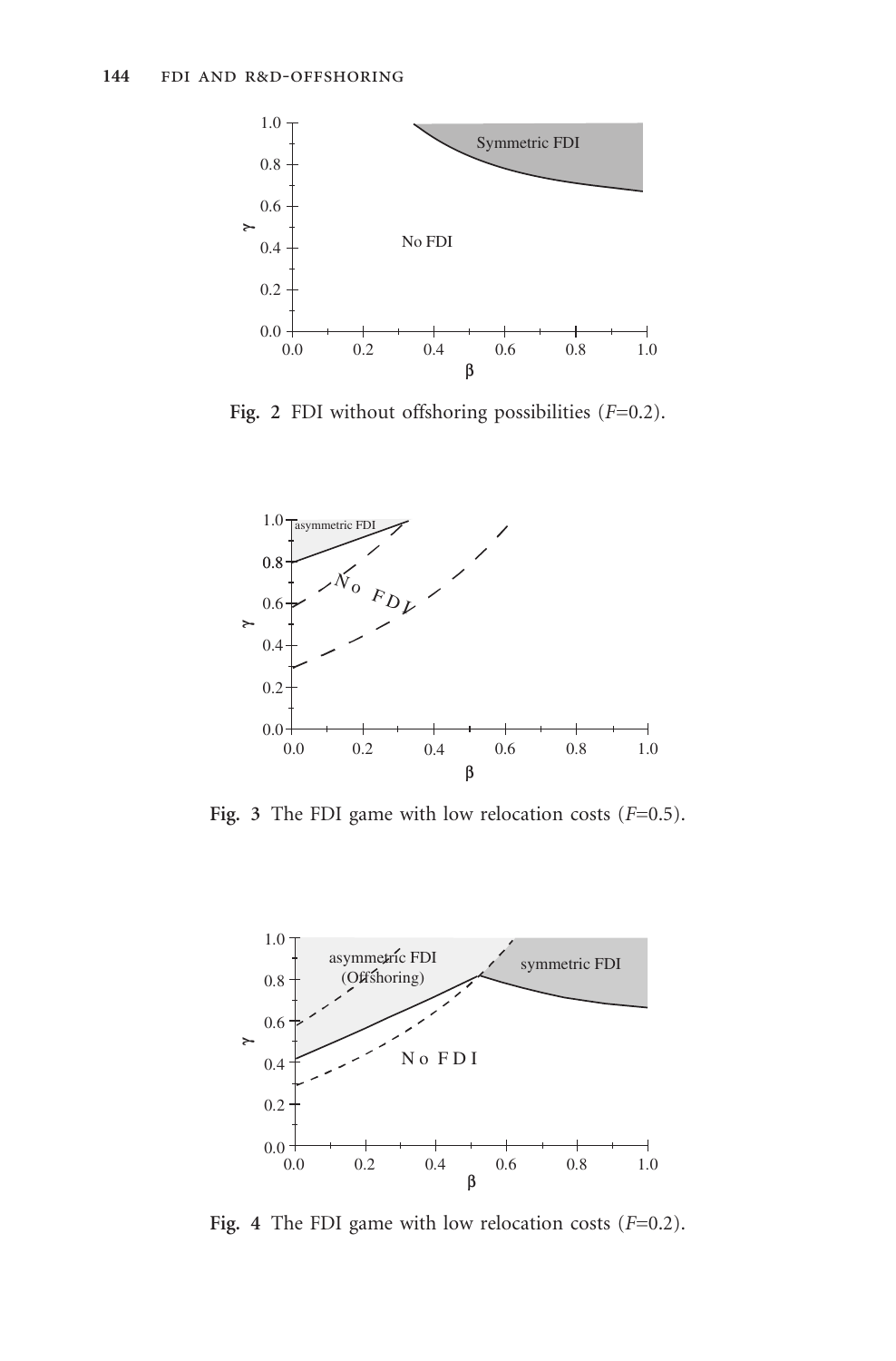

Fig. 5 The FDI game with low relocation costs  $(F = 0.1)$ .

abroad. FDI thus requires the offshoring possibility: as we saw above, without offshoring possibilities, no-FDI is the only equilibrium for  $F = 0.5$ .

For  $F = 0.2$ , Fig. 4 shows that, in the HRC region, for sufficiently good intrafirm communication and internal R&D, there is symmetric FDI, as in the case without offshoring option. Firms do not gain from offshoring, but they can earn sufficient profits in the foreign location even so. In the LRC region and in the MRC region for sufficiently good intrafirm communication and spillovers, there is asymmetric FDI with offshoring in a large region where there was no-FDI without the offshoring option.

For  $F = 0.1$ , Fig. 5 shows that, in regime HRC, for sufficiently good internal R&D ( $\beta$  high) and bad intrafirm communication ( $\gamma$  low), there is no FDI. When internal R&D (without spillovers) is already very effective, there is not enough to be gained from FDI, because internal technology transfer is not very good. In intermediate ranges, there is symmetric FDI. In most of this region, this is true even though there is no offshoring and thus no benefit from external spillovers. Internal communication is sufficiently well developed that the foreign location can benefit from cost reductions at home. Finally in most of the LRC and MRC regime, there is an asymmetric FDI equilibrium. The prospects of external spillovers lure one firm into the other country.

#### 5.3 Summary

The analysis reveals that the offshoring option makes FDI more likely: for  $F = 0.5$ , FDI does not arise without the offshoring possibility, whereas it does for sufficiently low relocation costs.<sup>21</sup> For  $F = 0.2$  or  $F = 0.1$ , the parameter regions with FDI become larger when offshoring is possible, as a comparison of Fig. 2 with Fig. 4

<sup>..........................................................................................................................................................................</sup> <sup>21</sup> We have shown that relocation arises when there are no relocation costs, but by continuity, it also arises for small positive values of R.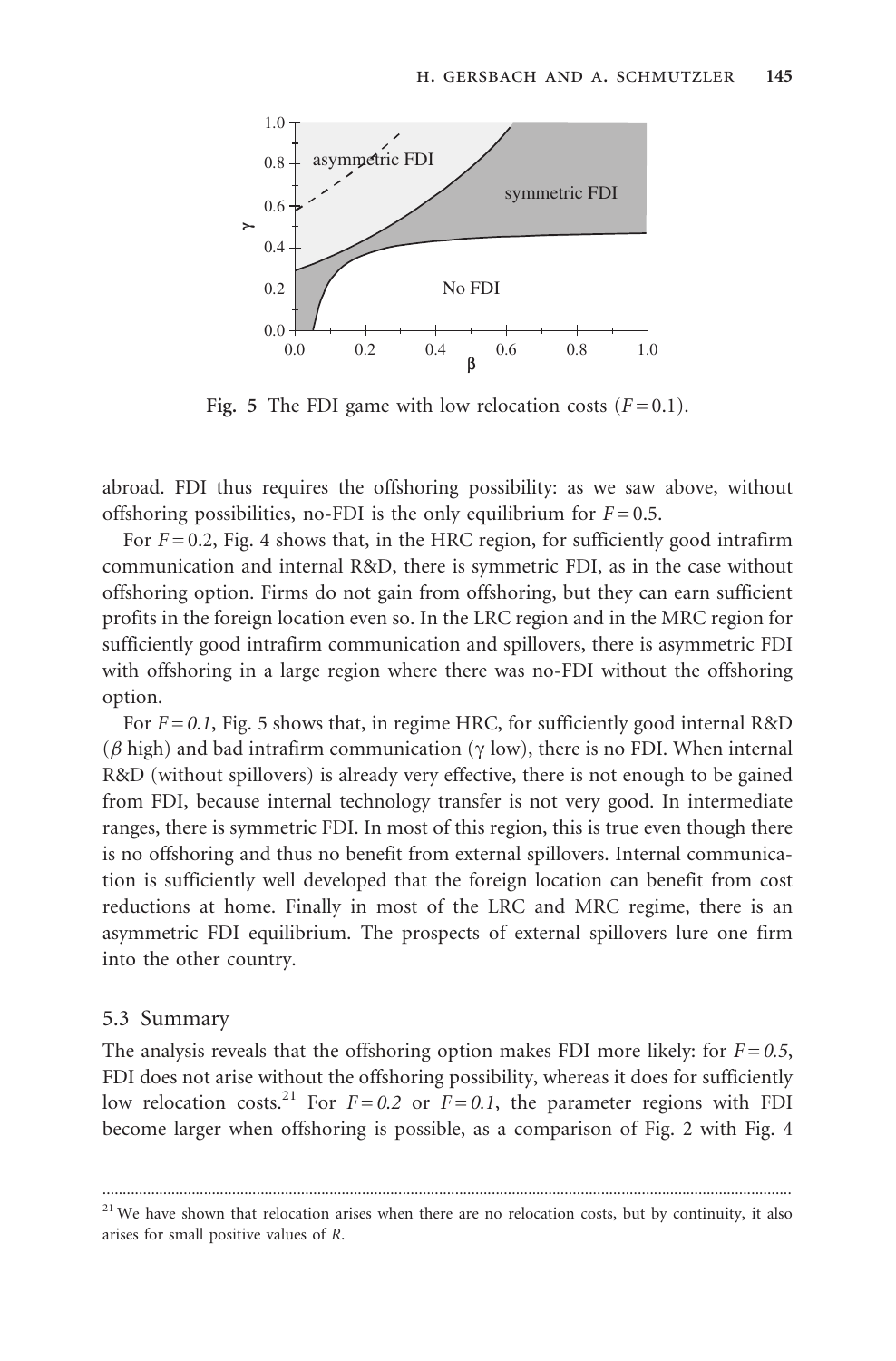shows. Moreover, asymmetric FDI, with only one firm carrying out FDI and offshoring R&D can arise in a symmetric setting. Moreover, both internal and external spillovers can have non-monotone effects on FDI: for instance, for suitable parameter values higher external spillovers (decreases in  $\beta$ ) lead from symmetric FDI to no-FDI and then to asymmetric FDI (Fig. 4).

## 6. The welfare effects of FDI

The welfare effects of FDI on source countries and recipients have been the subject of considerable debate, and they are often regarded as ambiguous.<sup>22</sup> Based on our analysis, we can obviously not give a complete discussion of this point. Most importantly, welfare discussions of offshoring typically put particular emphasis on the displacement of skilled labour (e.g., job losses of computer programmers in the US as a consequence of software development to India). Our model does not address this topic directly, because labour is only treated implicitly as a cost factor. Several issues could be considered if a broader perspective is adapted. First, when labour markets are flexible, general equilibrium considerations suggest that reducing home country demand by offshoring will reduce wages and thus R&D employees will be reemployed in other sectors. The extent of wage cuts and reemployability depends on how general the skills of displaced R&D workers are. Second, deterioration of home country employment is likely to reduce the willingness to acquire the necessary skills. This could happen if offshoring waves are expected and general equilibrium effects are slow to generate new employment opportunities. In such cases R&D offshoring might even generate outward migration.

In the following, we show that, even ignoring these employment effects, there is an interesting channel by which offshoring affects welfare which is based on knowledge transfer and spillovers.

*Proposition 2* Suppose  $\gamma > \beta$ . Further, suppose the equilibrium involves asymmetric FDI and offshoring by firm 2. Then, welfare in country 2, defined as the sum of consumer surplus and producer surplus, net of fixed costs and relocation costs, is higher than it would be if no firm had invested in FDI. In country 1 the consumer surplus is higher than without FDI, whereas the effect on producer surplus is ambiguous.

Proof For an offshoring equilibrium, profits for firm 2 must be higher than in the case without FDI. Thus, a sufficient condition for welfare to increase is that consumer surplus does. As country 2 is served by a monopoly no matter whether offshoring takes place or not, the consumer surplus increases if and only if the costs are lower with offshoring than without. This is true if the cost reduction from

<sup>..........................................................................................................................................................................</sup>

<sup>22</sup> See Graham and Krugman (1989), Grossman and Helpman (1991), Neven and Siotis (1993), Caves (1996), Sanna-Randaccio (1996), and Markusen and Venables (1997) for an assessment of the arguments.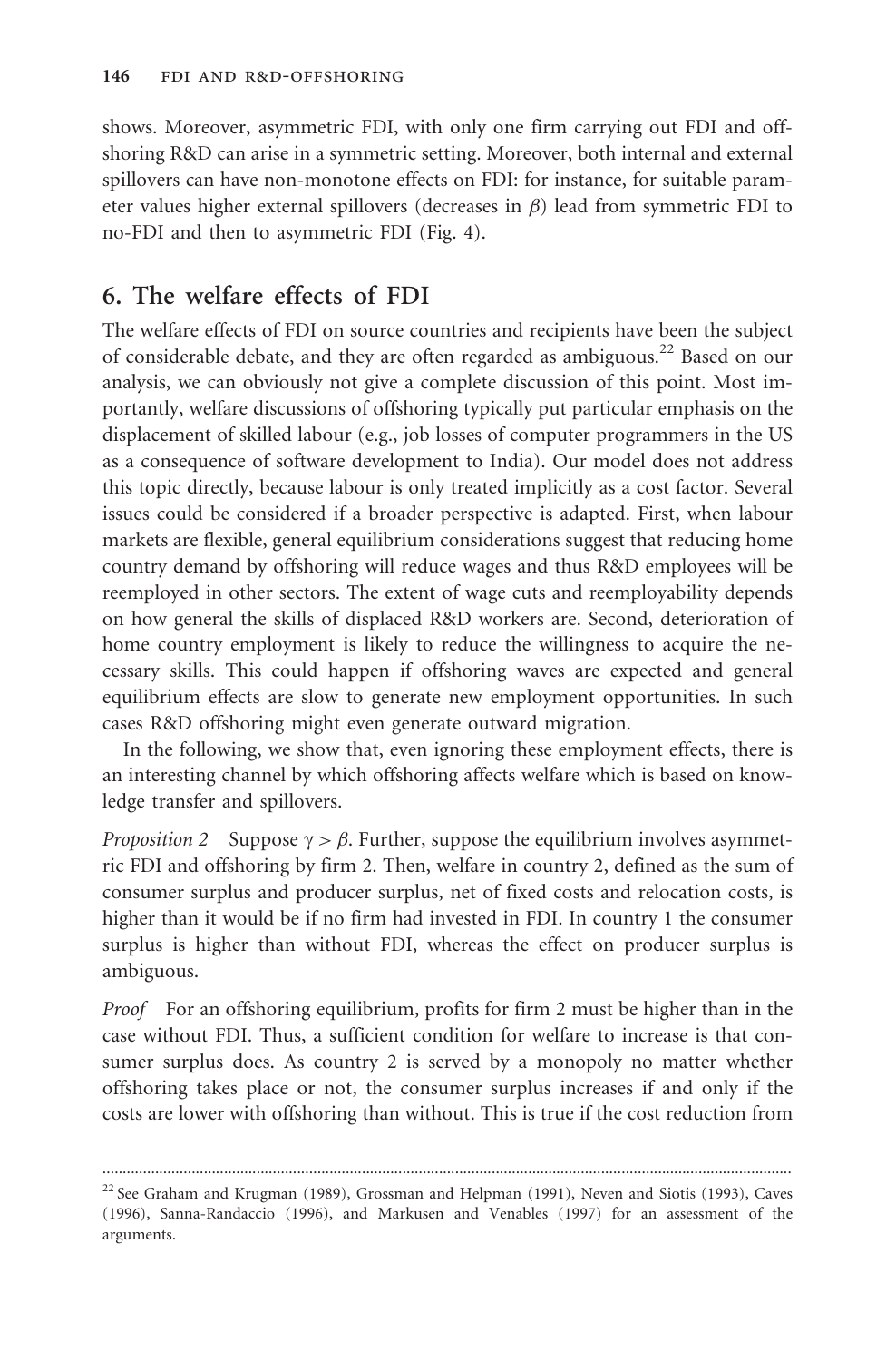external spillovers dominates over the cost increase from having to rely on internal communication, that is, if  $\gamma > \beta$ .

The assumption  $\gamma > \beta$  makes sure that the home-country cost reduction from technology sourcing outweighs the losses from intrafirm communication. This guarantees that home-country consumers benefit from lower prices. Of course, even if  $\beta \geq \gamma$ , welfare may be higher in an asymmetric offshoring equilibrium than in an equilibrium without FDI, provided the producer surplus is much higher in the former case.

## 7. The impact of market size

larger in the large country.

The empirical literature suggests that offshoring locations are more likely to emerge in larger markets. We now give theoretical support for this statement, albeit with a qualification. We show that, for certain parameter constellations, the larger country is more likely to emerge as the offshoring location, but there are also conceivable situations where the smaller market is the offshoring host. To understand this, we introduce subscripts S and L for profits in the small and large country, respectively. The following assumption captures the essence of market size:

Assumption 2 (i) For arbitrary cost constellations, profits are larger in the large country, that is  $\Pi_L^M(.) \geq \Pi_S^M(.)$ ,  $\Pi_L^D(.) \geq \Pi_S^D(.)$ . (ii) For arbitrary cost constellations, profit increases resulting from lower costs are

We now ask whether an asymmetric FDI equilibrium is more likely to occur in the large country than in the small country. We confine ourselves to the LRCregime; with  $R = 0$ . Arguing as in Proposition 1, an asymmetric FDI equilibrium in the large country requires

$$
\Pi_S^D(\gamma) \le F,\tag{5}
$$

$$
F \le \Pi_L^D(1) + \Pi_S^M(\gamma) - \Pi_S^M(\beta). \tag{6}
$$

Condition (5) makes sure that the firm that is located only in the large country does not deviate by adding a plant abroad; inequality (6) guarantees that the firm that carries out FDI and practices R&D-offshoring gains from doing so rather than refraining from FDI. An asymmetric FDI equilibrium in the small country requires

$$
\Pi_L^D(\gamma) \le F,\tag{7}
$$

$$
F \le \Pi_S^D(1) + \Pi_L^M(\gamma) - \Pi_L^M(\beta).
$$
\n(8)

Clearly, condition (5) for an equilibrium in the large country is easier to satisfy than the corresponding condition (7) for the small country: for the non-investor, deviating from an asymmetric FDI equilibrium in a large country by investing in the small country is less attractive than deviating from an asymmetric FDI equilibrium in a small country by investing in the large country. Hence, the conditions for the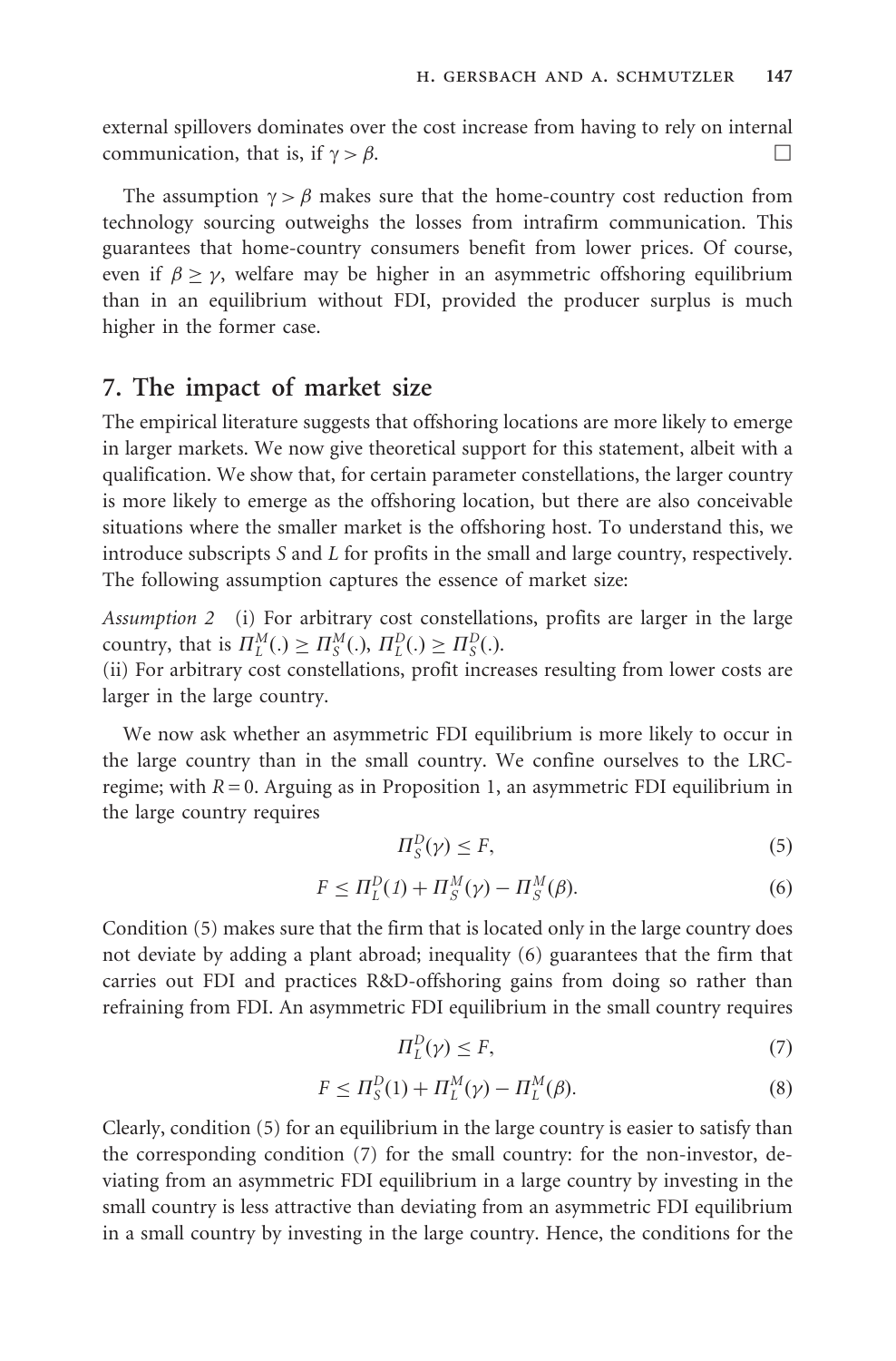asymmetric equilibrium are easier to satisfy when the large country is the research location provided (8) implies (6), that is,

$$
\Pi_L^D(1) - \Pi_S^D(1) \ge \Pi_L^M(\gamma) - \Pi_L^M(\beta) - (\Pi_S^M(\gamma) - \Pi_S^M(\beta)).
$$
\n(9)

The left-hand side is always positive, as the firm that carries out FDI and offshores R&D has higher duopoly profits in a large location. If  $\beta > \gamma$ , the right-hand side is negative. Since it is cheaper to serve the monopoly location with own home country R&D than by sourcing from abroad, there is a second reason why an R&D location in a large country is more robust than in a small country: the losses from not serving the monopoly with local R&D are smaller when the monopoly location is small. Thus (9) holds and offshoring into the large country is more likely.

If  $\gamma > \beta$ , however, the right-hand side of (9) is also positive by part (ii) of Assumption 2: when the R&D location is large, the offshoring firm benefits less from the positive R&D effects in its (small) home country monopoly. Therefore, the equilibrium conditions are not necessarily easier to satisfy in the large country. Indeed, consider a scenario where product-market competition in each market is very strong (e.g., close to homogeneous Bertrand competition) and thus (9) is violated.<sup>23</sup> Then, product-market profits in both countries are essentially zero, and thus so is the left-hand side of (9). The right-hand side, however, can be very large in absolute value. Intuitively, in this setting, market access is no reason for FDI and offshoring, whereas technology sourcing is. Therefore, compared to an R&D centre in a large country, a centre in the small country has the advantage that the gains in the monopoly location are larger, and essentially no disadvantage.

#### 8. Extensions

We now extend the basic model in several directions. First, we allow for offshoring in locations where the firm is not present with production. Second, we consider finite transportation costs. Third, we shall vary the timing of the game. Finally, we allow for partial rather than complete R&D offshoring.

#### 8.1 Offshoring without FDI

If we modify the basic model by assuming that offshoring is possible for both firms at cost  $R > 0$  for arbitrary investment decisions, the offshoring and the FDI decision are decoupled: because access to knowledge does not require the presence of a production location, firms carry out FDI if and only if the resulting duopoly profits in the foreign country justify the fixed costs.

..........................................................................................................................................................................

<sup>23</sup> By 'strong competition', we mean any type of product competition such that  $\Pi^D_L(1)$  is sufficiently low. For instance, think of price competition with goods that are not strongly differentiated.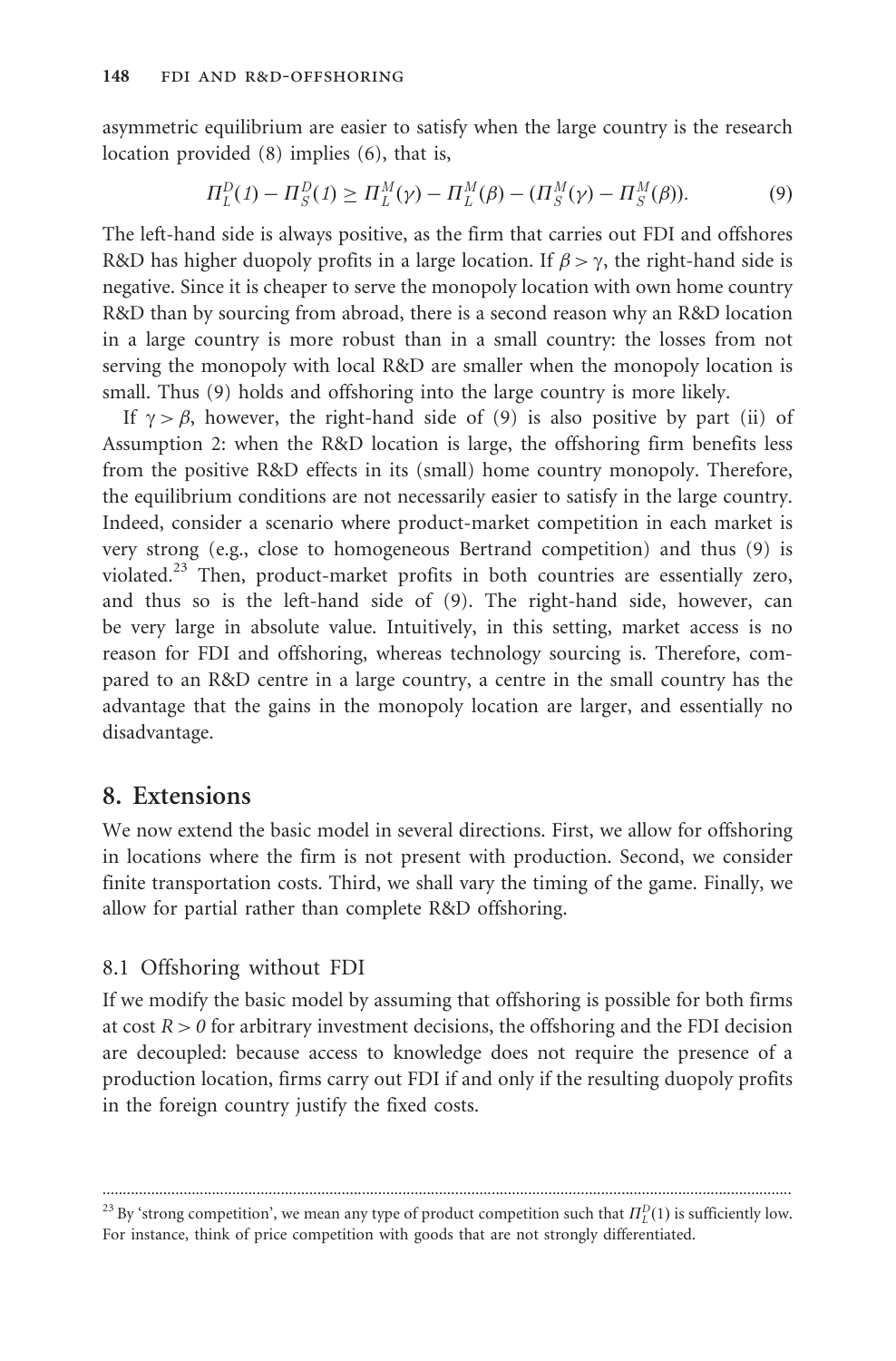In Appendix 2, we show in more detail how the analysis has to be modified. For every combination of FDI decisions both players have to decide whether or not to offshore. We show that essentially as before, offshoring takes place in all relevant subgames when intrafirm knowledge flows are good, relocation costs are low and external spillovers are high.

Assuming that these conditions for offshoring are met, we then provide conditions for an equilibrium without FDI, but with offshoring. Consistent with the intuition given above, such an equilibrium exists if and only if  $\Pi^D(1) \leq F$ . When offshoring without FDI is possible, the only motive for FDI is market access to the foreign country. In the basic model, there was an additional incentive for FDI, namely to obtain the option of offshoring and thereby gain access to external spillovers which increase home country profits. Net of relocation costs, this option is worth  $\Pi^M(\gamma)$ – $\Pi^M(\beta)$ –R.<sup>24</sup> Whenever this expression is positive, the no-FDI equilibrium arises for a larger parameter region than in the basic model.

While FDI typically becomes less attractive for firms than in the basic model, the welfare effects for the home country are still positive whenever offshoring arises: firms only move R&D offshore when it is profitable for them, and consumers benefit from the cost reduction.

Decoupling of offshoring and FDI decisions allows us to consider another variant of our model, namely that R&D offshoring precedes FDI. This analysis is very similar to the analysis in this section, as the only motive for FDI is market access to the foreign country while R&D offshoring enables access to external spillovers. All qualitative conclusions regarding the emergence of offshoring and FDI remain as before.

#### 8.2 Tradable goods

For convenience, we ignored the possibility of finite transportation costs so far, thus focussing on the case that exports are never an alternative. In the following, we modify the basic model (where offshoring requires foreign production) by considering low transportation costs such that firms have no reason to carry out FDI unless they benefit from spillovers. We denote the transportation costs per unit of the commodity by t and for definiteness, we set  $t = 0.25$  Thus, the quality of intrafirm communication is irrelevant for FDI and offshoring decisions, as goods can be exported from wherever they are produced most cheaply to the other country at zero cost.

When only one firm has chosen FDI, it will relocate R&D offshore if and only if

$$
2\Pi^{D}(1) - 2\Pi^{D}(\beta) - R \ge 0.
$$
 (10)

<sup>24</sup> See Condition (3) in Proposition 1 of the paper.

 $25$  In Appendix 3, we shall show that similar results hold for intermediate transportation costs such that exports will always take place in the absence of FDI, that is, when the market cannot be served locally, but not when the firm is present locally.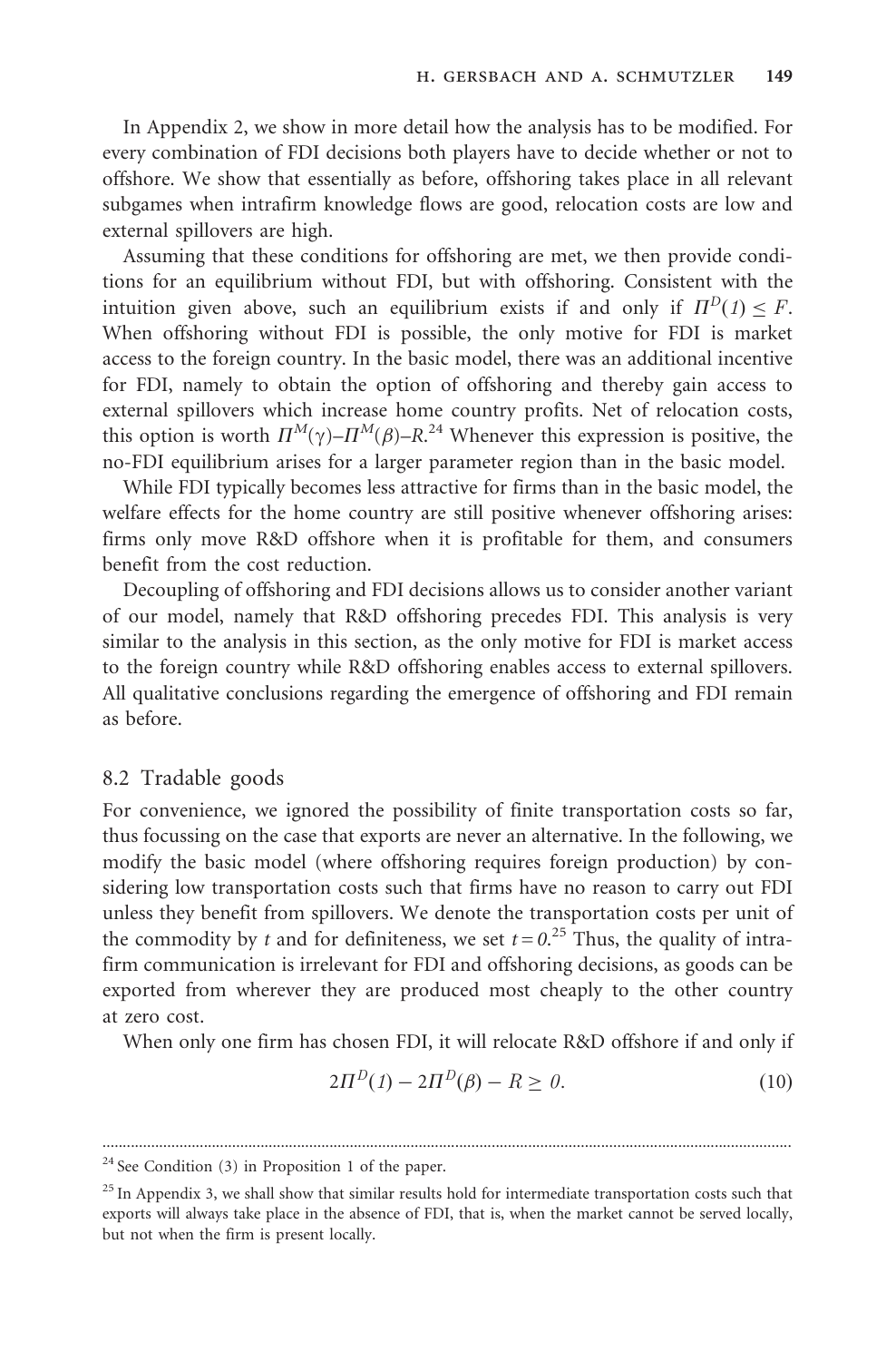Both firms obtain identical profits  $\Pi^D(1)$  in both locations. After deviation to no-FDI, both firms will produce in their home location, resulting in profits  $\Pi^D(\beta)$  for each firm in each location.

We now assume that (10) holds, so that relocation will take place in the offshoring game. The condition for an equilibrium without FDI then becomes

$$
F \ge 2\Pi^{D}(1) - 2\Pi^{D}(\beta) - R.
$$
 (11)

There is no FDI if the net gains from offshoring are dominated by the fixed costs. One might think that, with finite transportation costs, FDI is less attractive than with infinite transportation costs, because exports are always an option which would yield foreign profits of  $\Pi^D(\beta) > 0$ . However, the condition under which (11) is more easily fulfilled than (3) is

$$
\Pi^D(\beta) \ge \Pi^M(\beta) - \Pi^M(\gamma) + \Pi^D(\beta) - \Pi^D(\beta).
$$

The FDI incentives in the case of infinite transportation costs differ from those with zero transportation costs not only because they include the foreign country profits  $\Pi^D(\beta)$ . In addition, for infinite transportation costs, FDI changes home country profits by  $\Pi^{M}(\gamma)$ – $\Pi^{M}(\beta)$ , for zero transportation costs the effect is  $\Pi^{D}(1)$ – $\Pi^{D}(\beta)$ . However, at least when internal knowledge flows are sufficiently good (so that  $\gamma$  is close to 1), the effects should typically be mutually reinforcing. A cost reduction by a certain amount for a monopolist is worth more than a simultaneous cost reduction of both firms in an oligopoly. Hence, with well-developed internal communication, the intuition that FDI is less attractive with low transportation costs than with infinite transportation costs holds in our model.

Finally, we note that the home country welfare effects of offshoring remain positive whenever it takes place, because offshoring will only happen when the firms benefit, and consumers also benefit from the cost reduction.

#### 8.3 Simultaneous decisions

The main insights still hold if the decisions concerning FDI and R&D are carried out simultaneously. Then, each firm has three possible strategies: no-FDI, FDI without offshoring, and FDI with offshoring. The payoffs for each of the nine resulting strategy profiles can be derived as before. An equilibrium without FDI requires that firms neither deviate to FDI with or without offshoring; hence, conditions (3) and (14) in the Appendix have to hold simultaneously. As before, the equilibrium is likely to arise with high fixed costs and relocation costs and with intense product-market competition, whereas, with bad intrafirm communication and low R&D-spillovers, similar qualifications arise as in the sequential case. Contrary to the sequential case, however, an asymmetric equilibrium with only one firm carrying out FDI and offshoring cannot exist, except for degenerate cases.

An equilibrium with both firms carrying out FDI and one firm offshoring exists, provided condition (2) holds and, in addition,

$$
\Pi^{D}(\gamma) + \Pi^{D}(1) \ge \Pi^{D}(\beta, \beta\gamma) + F + R
$$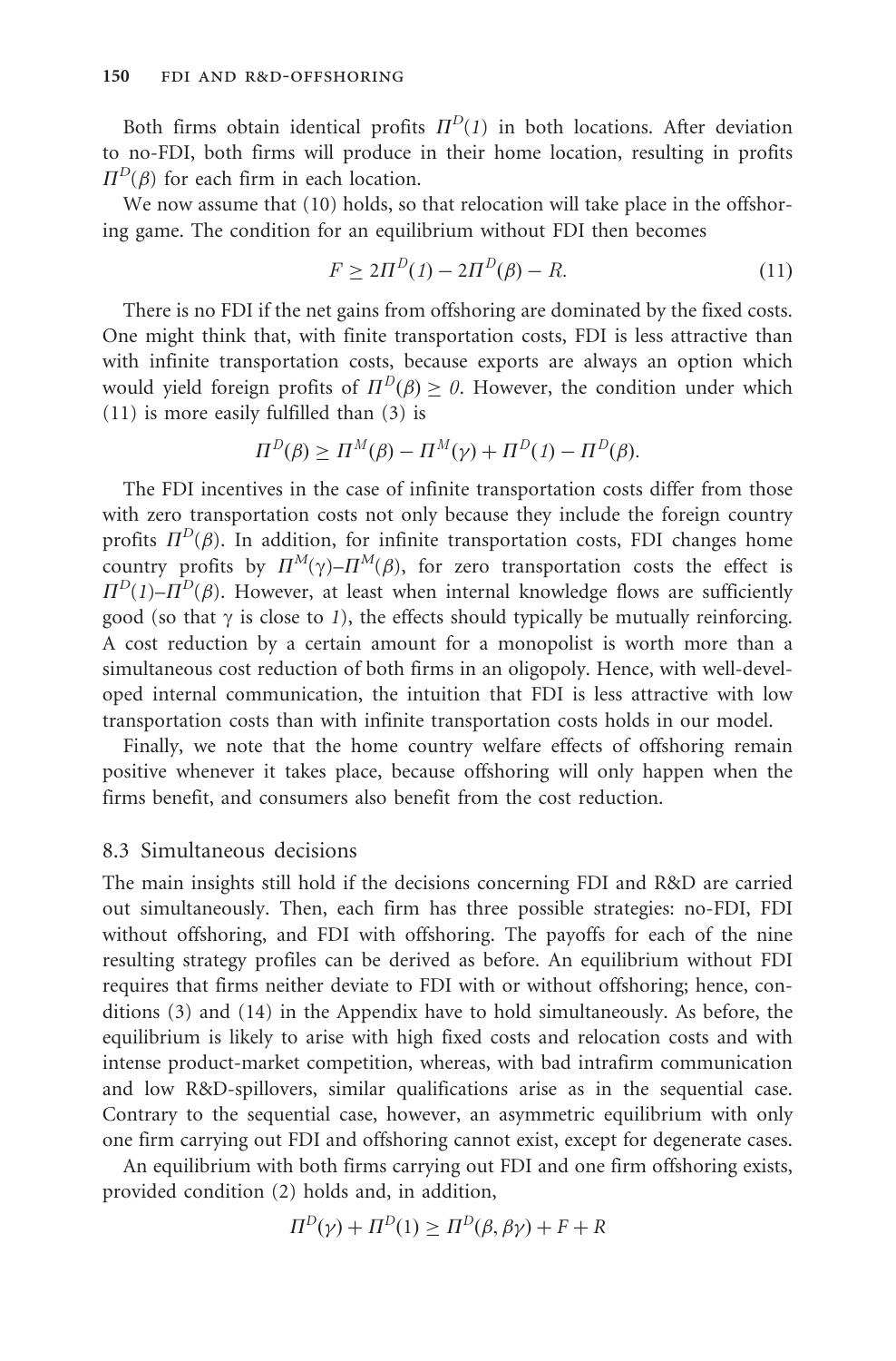and

$$
\Pi^D(\gamma) \geq F.
$$

As in the sequential model, the offshoring equilibrium essentially requires parameters to be opposite than for the no-FDI equilibrium.<sup>26</sup>

#### 8.4 Partial offshoring decisions

So far, offshoring was a zero-one decision: a firm can either move its R&D abroad, or leave everything at home. This is obviously a polar case. We now move to the other polar case that a firm can choose how to allocate its fixed budgets between the two locations in an arbitrary way.

Thus we allow firms to move some arbitrary fraction  $\lambda_i$  offshore at a cost  $K(\lambda_i)$ . For instance, extending our assumptions on cost reductions for  $\lambda_i \in \{0, 1\}$  linearly to the entire interval  $[0, 1]$ , firm i obtains a cost reduction

$$
(1 - \lambda_i)(\lambda_j + (1 - \lambda_j)\beta) + \gamma(\lambda_i(1 - \lambda_j) + \lambda_j\beta)
$$

at home and

$$
\gamma(1-\lambda_i)(\lambda_j+(1-\lambda_j)\beta)+(\lambda_i(1-\lambda_j)+\lambda_j\beta)
$$

abroad. As an example for how offshoring decisions are made in the continuous setting, consider the subgame where only firm 1 has carried out FDI. Thus, it has a monopoly at home and faces a competitor abroad that must have  $\lambda_2 = 0$ , because it cannot offshore its R&D to foreign locations. Ignoring fixed costs of FDI and relocation, payoffs of firm 1 are

$$
\Pi^M((1-\lambda_1)\beta+\gamma\lambda_1)+\Pi^D(\gamma(1-\lambda_1)\beta+\lambda_1,(1-\lambda_1)\beta+\lambda_1)-K(\lambda_i).
$$

Denote the arguments of  $\Pi^M$  as x and of  $\Pi^D$  as  $x_1$  and  $x_2$ . Then, the net marginal benefits of offshoring (increasing  $\lambda_1$ ) are

$$
(\gamma - \beta) \frac{d\Pi^M}{dx} + (1 - \beta \gamma) \frac{\partial \Pi^D}{\partial x_1} + (1 - \beta) \frac{\partial \Pi^D}{\partial x_2} - K'(\lambda_1).
$$

This term consists of (i) a cost-effect on the monopoly profit (which is positive if external spillovers are strong and intrafirm communication is good); (ii) a positive effect on own duopoly profits resulting from the fact that own costs in the foreign location are lower with more offshoring; (iii) a negative effect on duopoly profits resulting from the fact that the competitor also benefits from external spillovers; and (iv) marginal relocation costs. The optimal level of relocation is obtained by setting the net marginal benefit of relocation equal to zero. The analysis for the case where both firms carry out FDI is similar. In this fashion, one can obtain general

<sup>..........................................................................................................................................................................</sup> <sup>26</sup> The only qualification concerns intrafirm spillovers which again have ambiguous effects on the offshoring equilibrium.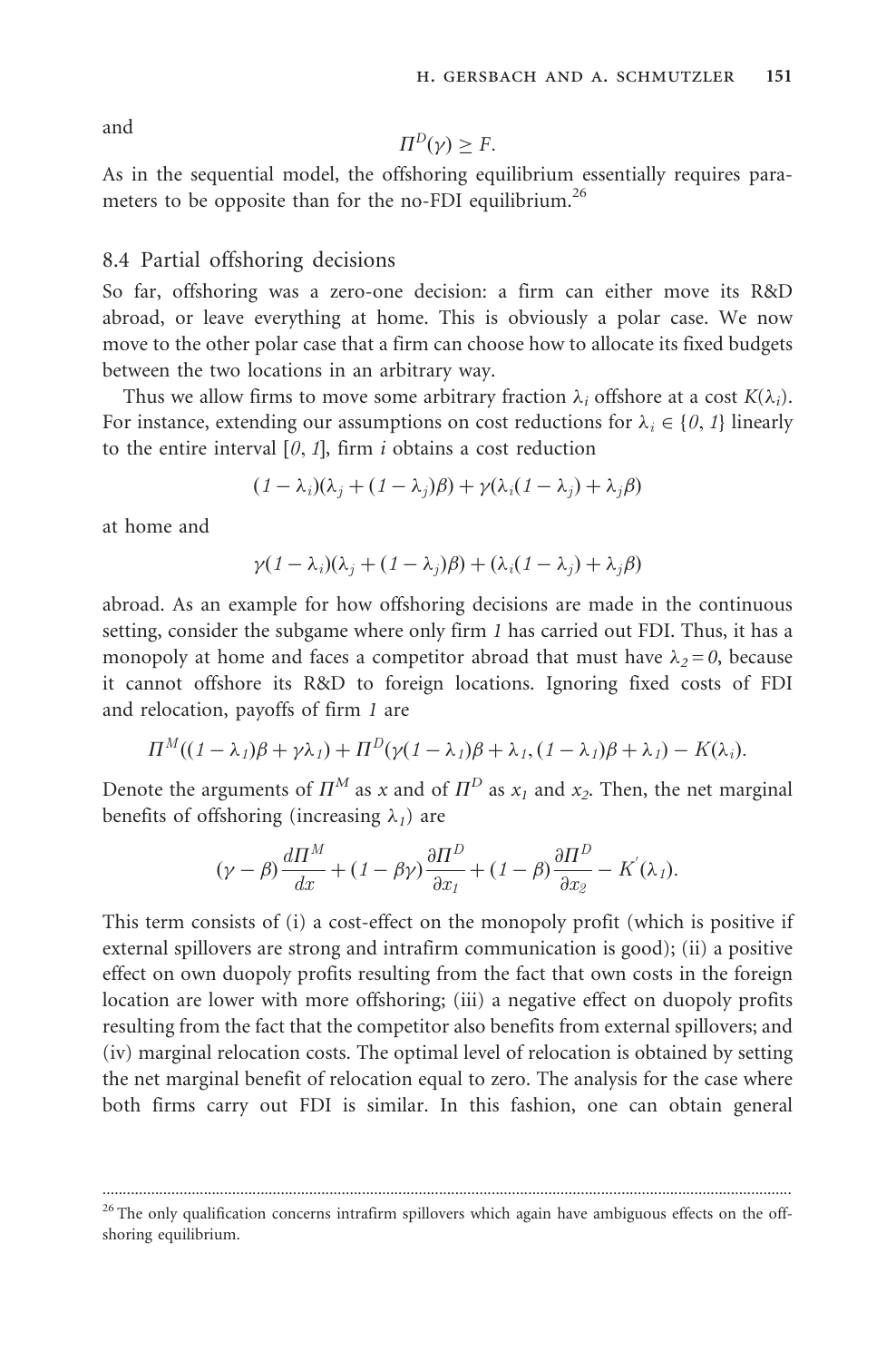comparative-statics condition for R&D. For the Cournot model and particular specifications of the relocation costs, different FDI/RDI constellations can be obtained.

## 9. Conclusions

We presented a model of multinational activity that differs from existing work in several respects. Most importantly, we provide the only contribution where FDI and R&D offshoring are both endogenous. The model is set up so that there are potentially two motives for FDI, namely access to markets and to knowledge generated locally.

Our first set of conclusions was derived for the case where (i) transportation costs are infinite and (ii) R&D offshoring can only arise in locations where firms are present with production. We obtained the following results. First, FDI liberalization may lead to R&D offshoring. This requires sufficiently strong intrafirm communication, sufficiently weak product-market competition and sufficiently strong external spillovers. Surprisingly, however, once one moves beyond a simple linear Cournot model, there are potential non-monotone effects of intrafirm communication and external spillovers on the extent of FDI. Second, the possibility of R&D relocation makes FDI more attractive. Third, in our simple short-term partial equilibrium model offshoring usually increases domestic welfare since it only occurs if intrafirm communication is well developed and therefore knowledge generated and obtained abroad flows back to the domestic country.<sup>27</sup> Fourth, though there are also conceivable countereffects, large markets are particularly attractive as R&D hosts because the knowledge generated in the subsidiaries can then also be used to improve competitiveness in those markets.

These conclusions have to be modified when R&D offshoring does not presuppose the existence of production facilities. In this case, there is a decoupling of FDI and offshoring decisions: FDI takes place if and only if the market access motive suffices to justify the fixed costs. When we change the basic model by allowing for the possibility of exports, market access is no longer a strong motive for FDI (at least when transportation costs are very low). Instead, the access to knowledge becomes the dominant motive for FDI. Importantly, however, the welfare-enhancing aspect of offshoring survives both modifications.

## Acknowledgements

We are grateful to three anonymous reviewers, to René Belderbos, Thomas Borek, Volker Hahn, Bernhard Pachl, Andreas Polk, Reinhilde Veugelers, and seminar participants at KU Leuven for helpful comments.

<sup>&</sup>lt;sup>27</sup> See Graham and Krugman (1989) and Neven and Siotis (1993) for a discussion.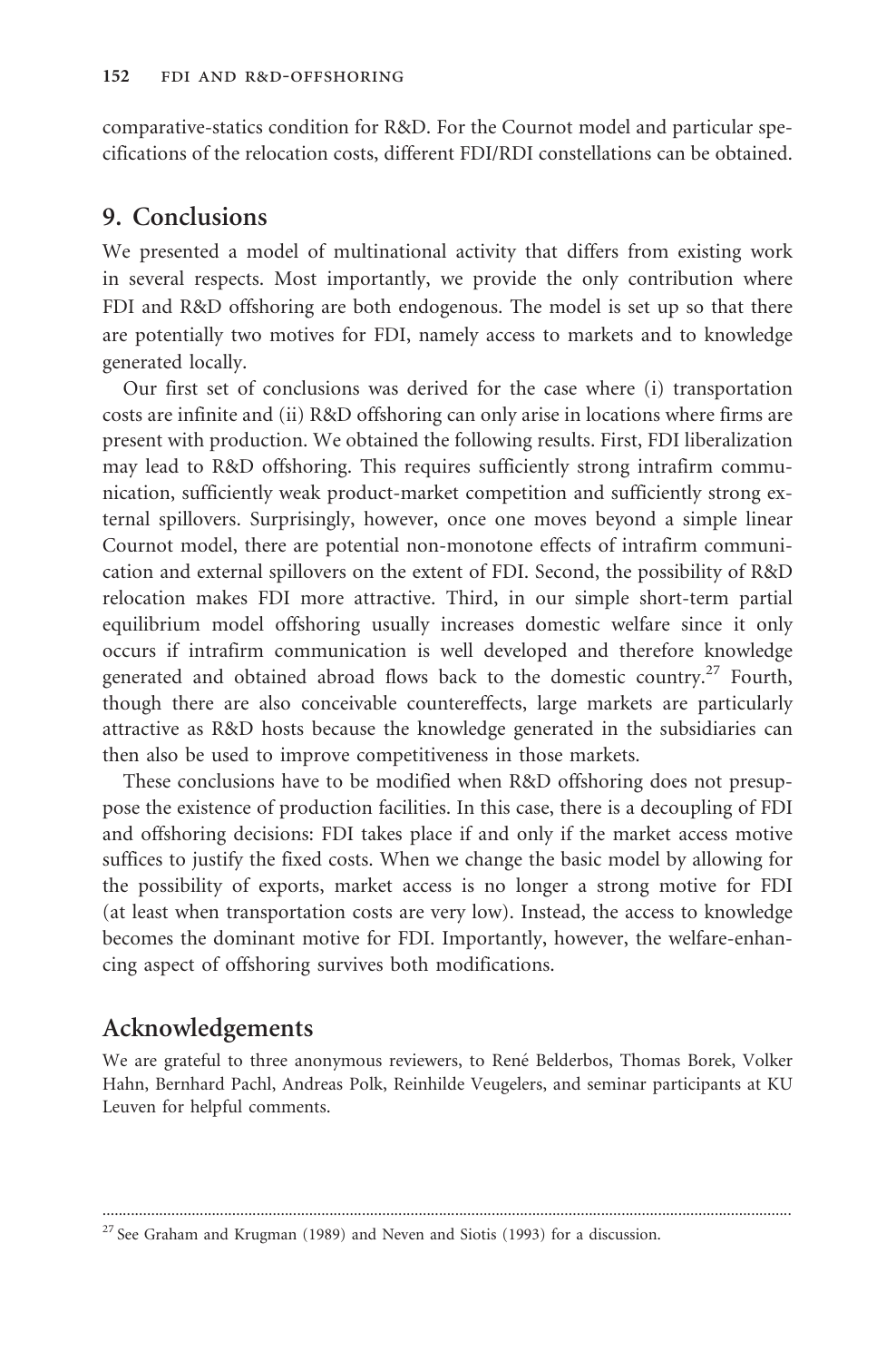## References

Almeida, P. (1996) Knowledge sourcing by foreign multinationals: patent citation analysis in the US semiconductor industry, Strategic Management Journal, 17, 155–65.

Amiti, M. and Wei, C. (2004) Fear of outsourcing: is it justified? Discussion Paper No. 4719, CEPR, London.

Baily, M.N. and Gersbach, H. (1995) Efficiency in manufacturing and the need for global competition, Brookings Papers on Economic Activity: Microeconomics, 1995, 307–58.

Belderbos, R.A. (2001) Overseas innovations by Japanese firms: an analysis of patent and subsidiary data, Research Policy, 30, 313–32.

Belderbos, R.A. (2003) Entry mode, organizational learning, and R&D in foreign affiliates: evidence from Japanese firms, Strategic Management Journal, 24, 235–59.

Belderbos, R.A., Lykogianni, E., and Veugelers, R. (2008) Strategic R&D location by multinational firms: spillovers, technology sourcing, and competition, Journal of Economics and Management Strategy, 17, 759–79.

Bjorvatn, K. and Eckel, C. (2006) Technology sourcing and strategic foreign direct investment, Review of International Economics, 14, 600–14.

Branstetter, L. (2006) Is foreign direct investment a channel of knowledge spillovers: evidence from Japan's FDI in the United States, Journal of International Economics, 68, 325–44.

Cantwell, J. and Hodson, C. (1991) Global R&D and UK competitiveness, in M. Casson (ed.) Global Research Strategy and International Competitiveness, Basil Blackwell, Oxford.

Caves, R.E. (1996) Multinational Enterprise and Economic Analysis, Harvard University Press, Cambridge, MA.

Dunning, J.H. (1981) International Production and the Multinational Enterprise, Allen and Unwin, London.

Dawid, H., Greiner, A., and Zhou, B. (2008) Optimal foreign investment dynamics in the presence of technological spillovers, Journal of Economic Dynamics and Control, 34, 296–313.

Florida, R. (1997) The globalization of R&D: results of a survey of foreign-affiliated R&D laboratories in the USA, Research Policy, 26, 85–103.

Frost, T. (2001) The geographic sources of foreign subsidiaries' innovation, Strategic Management Journal, 22, 101–24.

Gersbach, H. and Schmutzler, A. (1999) External spillovers internal, spillovers and the geography of production and innovation, Regional Science and Urban Economics, 29, 679–96.

Gersbach, H. and Schmutzler, A. (2003a) Endogenous spillovers and labor contracts, Journal of Economics and Management Strategy, 12, 179–206.

Gersbach, H. and Schmutzler, A. (2003b) Endogenous spillovers and incentives to innovate, Economic Theory, 21, 59–79.

Glass, A.J. and Saggi, K. (2002) Multinational firms and technology transfer, Scandinavian Journal of Economics, 104, 495–513.

Graham, E.M. and Krugman, P.R. (1989) Foreign Direct Investment in the United States, Institute for International Economics, Washington, DC.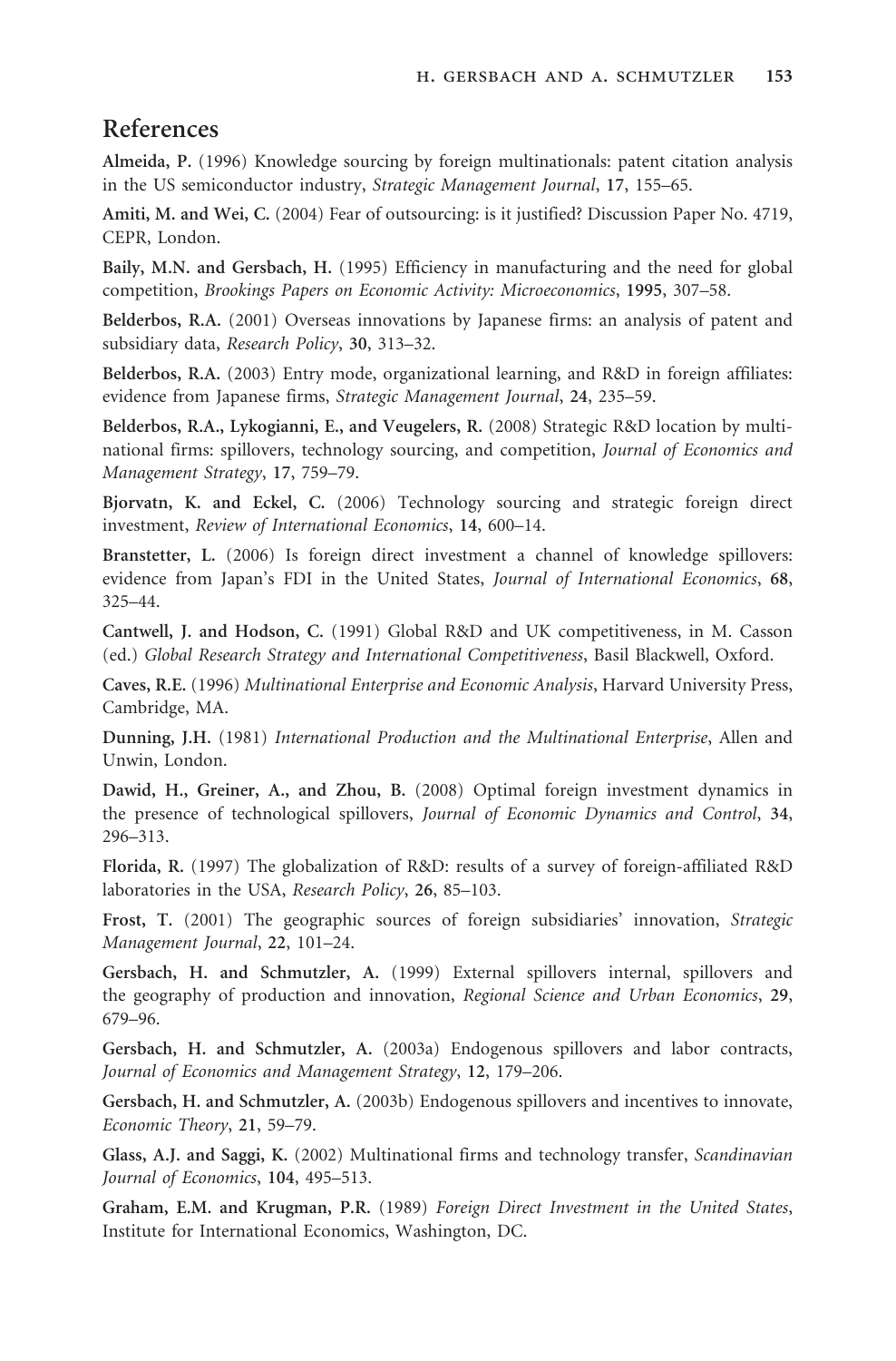Griffith, R., Harrison, R., and van Reenen, J. (2004) Technology sourcing: an empirical analysis using firm–level patent data, Royal Economic Society Annual Conference 2004, no. 12, Swansea.

Grossman, G. and Helpman, E. (1991) Innovation and Growth in the Global Economy, MIT Press, Cambridge, MA.

Hackmann, R. (1997) U.S. Trade, Foreign Direct Investment and Global Competitiveness, International Business Press, New York.

Håkanson, L. and Nobel, R. (1993) Foreign research and development in Swedish multinationals, Research Policy, 22, 373–96.

Kogut, B. and Chang, S.J. (1991) Technological capabilities and Japanese foreign direct investment in the United States, Review of Economics and Statistics, 73, 401–14.

Kuemmerle, W. (1997) Building effective R&D capabilities abroad, Harvard Business Review, March/April, 61–70.

Kuemmerle, W. (1999) The drivers of foreign direct investment into research and development: an empirical investigation, Journal of International Business Studies, 30, 1–24.

Lin, P. and Saggi, K. (1999) Incentives for foreign direct investment under imitation, Canadian Journal of Economics, 32, 1275–98.

Markusen, J.R. and Venables, A.J. (1997) The effects of foreign direct investment on host countries, CEPR/NBER Meeting on International Trade, Paris.

Marshall, A. (1920) Principles of Economics, 8th edn, MacMillan, London.

Neven, D. and Siotis, G. (1993) Foreign direct investment in the European community: some policy issues, Discussion Paper No, 798, CEPR, London.

Norbäck, P.-J. (2001) Multinational firms, technology and location, *Journal of International* Economics, 54, 449–69.

OECD (1994) The Performance of Foreign Affiliates in OECD Countries, OECD, Paris.

Petit, M.L. and Sanna-Randaccio, F. (2000) Endogenous R&D and foreign direct investment in international oligopolies, International Journal of Industrial Organization, 18, 339–67.

Sanna-Randaccio, F. (1996) New protectionism and multinational companies, Journal of International Economics, 41, 29–51.

Sanna-Randaccio, F. and Veugelers, R. (2007) Multinational knowledge spillovers with centralized versus decentralized R&D: a game theoretic approach, Journal of International Business Studies, 38, 47–63.

Shapiro, C. (1989) Oligopoly theory, in R. Schmalensee and R.D. Willig (eds) Handbook of Industrial Organisation, North Holland, Amsterdam.

Siotis, G. (1999) Foreign direct investment strategies and firm capabilities, Journal of Economics and Management Strategy, 8, 251–70.

UNCTAD (2005) World Investment Report, United Nations, New York and Geneva.

von Zedtwitz, M. and Gassmann, O. (2002) Market vs. technology drive in R&D internationalization: four different patterns of managing research and development, Research Policy, 31, 569–88.

Zejan, M. (1990) R&D activities in affiliates of Swedish multinational enterprises, Scandinavian Journal of Economics, 92, 487–500.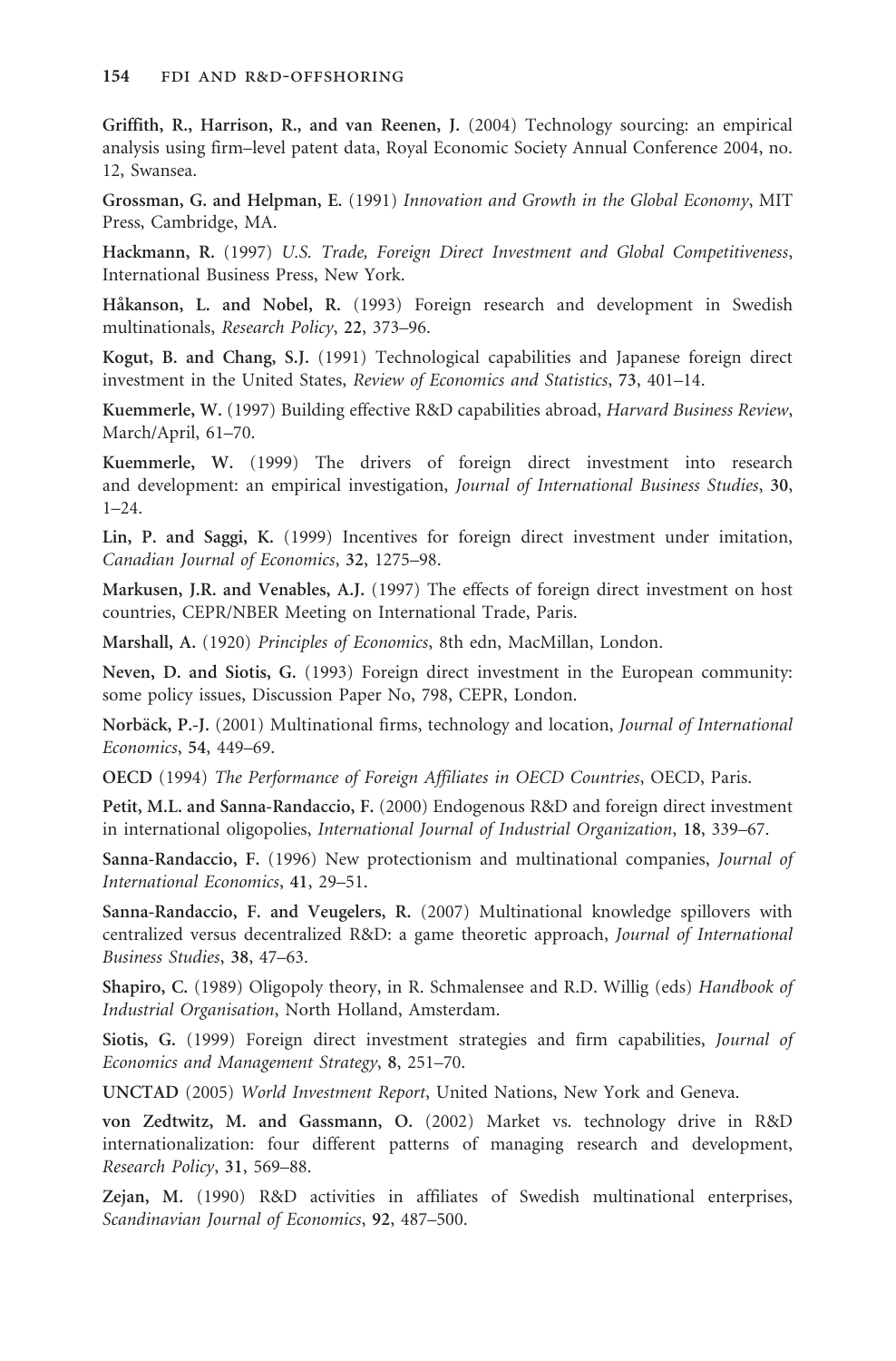### Appendix 1: Equilibria for MRC and HRC

We now summarize the equilibrium structure in regime MRC.

Remark 3 In regime MRC:

(i) A no-FDI equilibrium exists if and only if

$$
\Pi^M(\beta) \ge \Pi^M(\gamma) + \Pi^D(1) - F - R. \tag{12}
$$

(ii) A symmetric FDI equilibrium exists if and only if

$$
\Pi^D(\beta, \beta\gamma) + \Pi^D(\beta\gamma, \beta) - F \ge \Pi^D(1). \tag{13}
$$

(iii) An asymmetric FDI equilibrium exists if and only if (12) and (13) hold with signs reversed.

Intuitively, condition (12) makes sure that the profits in the no-FDI case are higher than under deviation to FDI, bearing in mind that the firm would relocate following such a deviation in MRC. (13) guarantees that the investing firm does not want to deviate by not investing.

The equilibrium structure in regime HRC is summarized as follows.

Remark 4 In regime HRC:

(i) A no-FDI equilibrium exists if and only if

$$
0 \ge \Pi^D(\beta \gamma, \beta) - F. \tag{14}
$$

(ii) A symmetric FDI equilibrium exists if and only if

$$
\Pi^D(\beta\gamma,\beta) - F \ge 0. \tag{15}
$$

Intuitively, as there can be no R&D offshoring on the equilibrium path or in any deviation subgame, firms earn  $\Pi^D(\beta\gamma,\beta)-F$  in an FDI location. Thus, carrying out FDI is worthwhile if and only if  $\Pi^D(\beta \gamma, \beta) > F^{28}$ .

#### Appendix 2: Offshoring without local production

We first derive conditions for equilibria with offshoring.<sup>29</sup>

Proposition 3 When both firms can choose offshoring independent of the production location decisions, the equilibria of the relocation subgames are as follows:

(i) In the subgame without FDI, there are equilibria with R&D offshoring of one of the firms if and only if

$$
\Pi^M(\gamma) - R \ge \Pi^M(\beta). \tag{16}
$$

<sup>&</sup>lt;sup>28</sup> In the degenerate case that  $\Pi^D(\beta\gamma, \beta) = F$ , there is an asymmetric FDI equilibrium that is not strict.

<sup>&</sup>lt;sup>29</sup> Also, we ignore the implausible equilibrium where the non-investor relocates R&D offshore.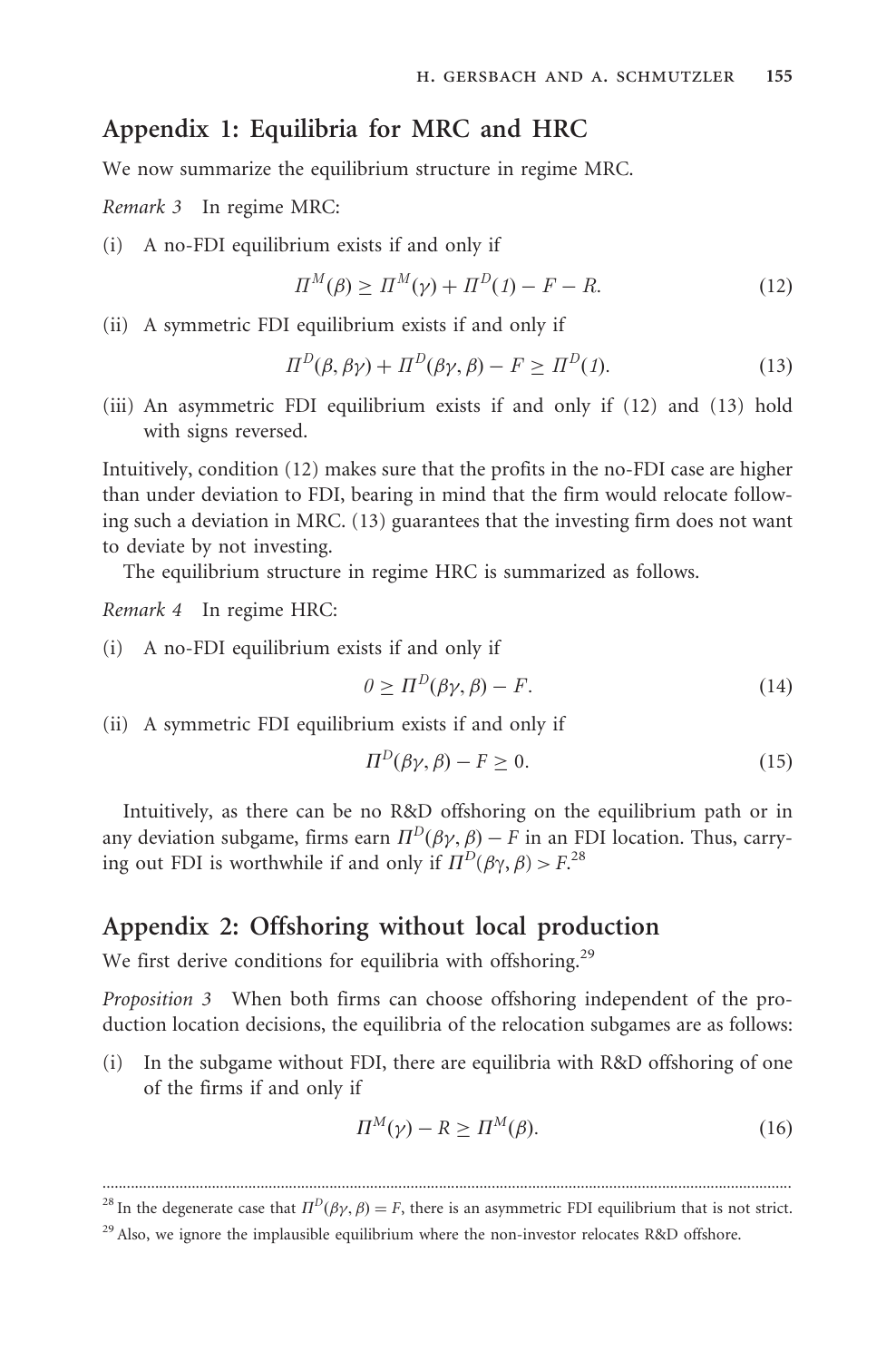(ii) In subgames with asymmetric FDI, there is R&D offshoring of the investor if and only if

$$
\Pi^M(\gamma) + \Pi^D(1) - R \ge \Pi^M(\beta) + \Pi^D(\beta\gamma, \beta). \tag{17}
$$

Proof (i) In the subgame without FDI, payoffs in the proposed equilibrium are given as  $\Pi^M(\gamma) - R$  for the offshoring firm and  $\Pi^M(1)$  for the competitor. If the offshoring firm deviates, its profits are  $\Pi^M(\beta)$ . The condition in (i) guarantees that this deviation is not profitable. For the other firm, deviation to offshoring would lower its payoffs as  $\Pi^M(\gamma) - R < \Pi^M(1)$ .

(ii) In the subgame with asymmetric FDI, payoffs in the proposed equilibrium are given as  $\Pi^M(\gamma) + \Pi^D(1) - F - R$  for the offshoring investor. Deviating to no offshoring would yield profits of  $\Pi^M(\beta) + \Pi^D(\beta\gamma,\beta) - F$ . Condition (17) guarantees that this is not profitable. Equilibrium payoffs for the competitor are  $\Pi^D(1)$ ; deviating to offshoring would yield profits of  $\Pi^D(\beta\gamma,\beta) - R$ . Because  $\Pi^D(\beta\gamma,\beta) \leq \Pi^D(\beta) \leq \Pi^D(1)$ , this is never profitable.

The following implication is immediate:

Corollary 1 Offshoring equilibria exist in the no-FDI and asymmetric FDI subgames if  $\gamma = 1$ ,  $R = 0$  and  $\beta$  is strictly below 1.

We now investigate the implications for the FDI game. We ask under which circumstances FDI arises, focusing on the case where offshoring takes place in the second stage, which is the natural analogue of the case of low relocation costs (LRC) in the basic model.

Proposition 4 Suppose (16)-(17) hold. An equilibrium without FDI, but with offshoring exists if and only if

$$
\Pi^D(1) \leq F.
$$

Proof Conditions (16)–(17) guarantee that offshoring takes place in the equilibrium subgame and in the subgames where one firm deviates in period 1. In the no-FDI equilibrium, the offshoring firm obtains equilibrium payoffs  $\Pi^M\left(\gamma\right) - R.$  Deviation to FDI would yield  $\Pi^M(\gamma) + \Pi^D(1) - F - R$ , anticipating that the deviating firm would still carry out offshoring after the deviation.  $\Box$ 

## Appendix 3: Offshoring with intermediate transportation costs

We now show that the results for the case of zero transportation costs essentially generalize to the case of intermediate transportation costs: more precisely, we make the following assumptions:

Assumption 3 On the one hand, transportation costs are high enough that locations are served locally whenever possible.